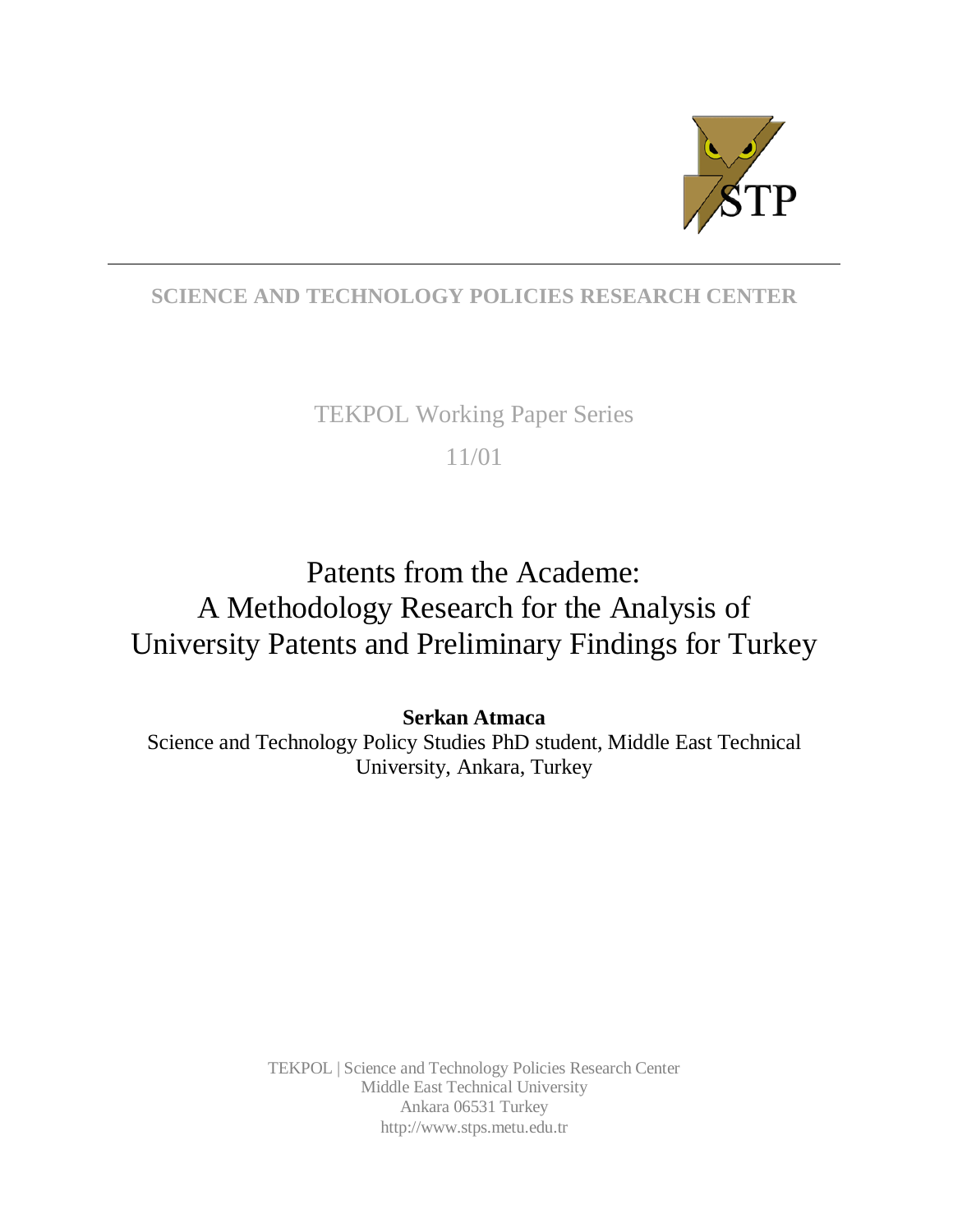# **Patents from the Academe: A Methodology Research for the Analysis of University Patents and Preliminary Findings for Turkey**

Serkan Atmaca Science and Technology Policy Studies PhD student, Middle East Technical University, Ankara, Turkey atmaca.serkan@gmail.com

**Abstract.** University patenting has been drawing attention of researchers studying universityindustry relations, technology transfer mechanisms, changing research motives of the academe and consequences on their scientific performance. This study aims to develop a methodology for comprehensive analysis of university patents as the milestone of commercialization process of scientific knowledge produced by the academe, and evaluates preliminary findings for Turkey. For this purpose, patent applications at the Turkish Patent Institute are analyzed and a relational database is designed for storing university and researcher (academic inventor) characteristics, as well as industrial classification information of patents. In addition, interviews are conducted with academics in inventors list of patent applications to gather qualitative information about research activities and "commercialization" of patents. Results indicate that university patenting in Turkey is extremely low in number and commercialization is at its early stages. However, the results are based on very limited information, and with the aim developing a methodology, this study is open for further improvement in information gathering, as well as consistency in analyses.

**Keywords:** University patents, academic patenting, academic inventors, commercialization of patents.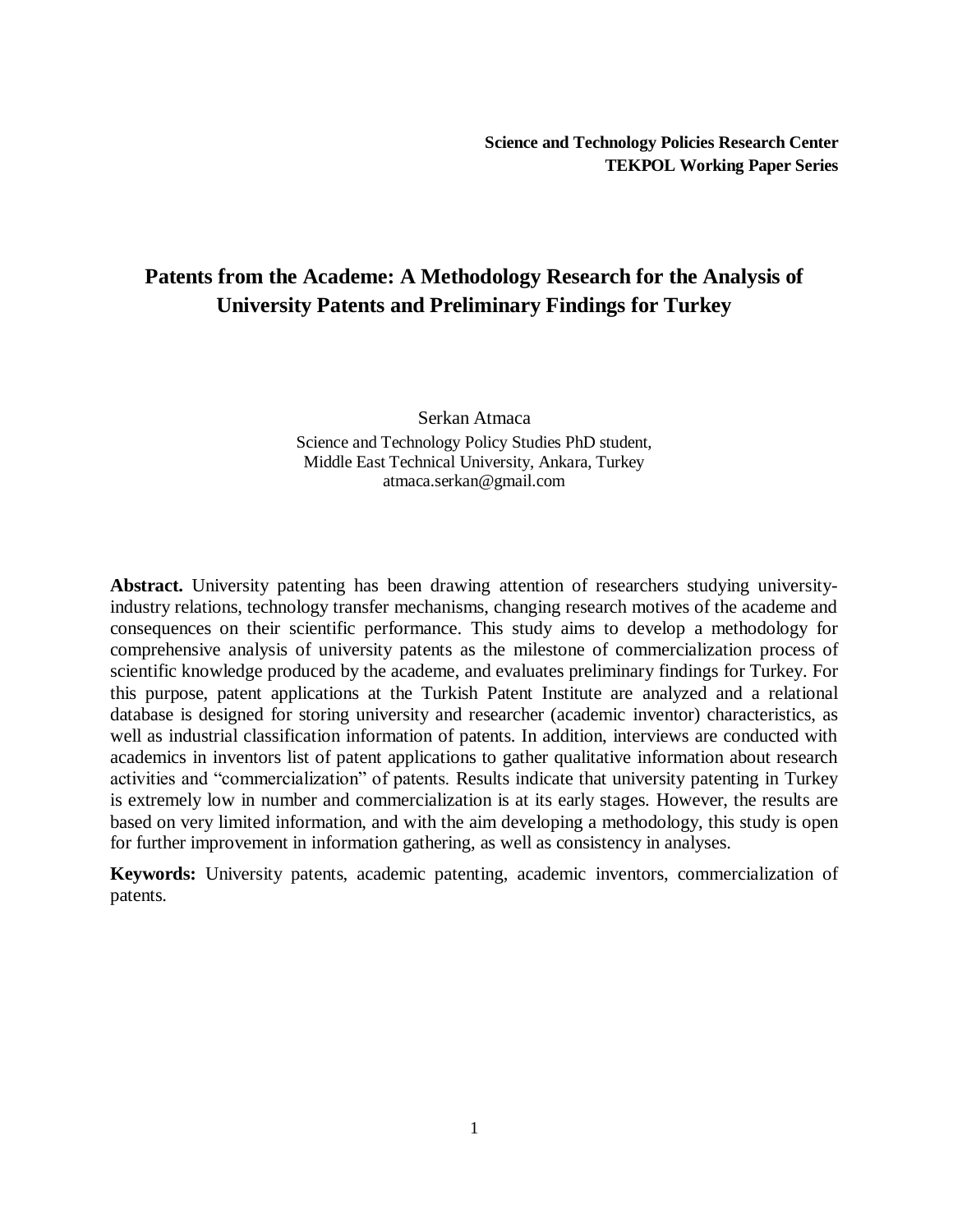## **1. Introduction**

For the last quarter of the century, university-industry relations, technology transfer topics have been gaining significance in national technology and innovation policies. Governments have been developing policy tools and introducing incentives to enhance conversion of scientific knowledge produced at the academe to innovation, commercialization of academic research, technology transfer and knowledge spillovers from universities to the industry. As a result of those policies, there has been an increase in patents granted to universities, as well as patents where academics are involved. With the establishment of technology transfer offices at universities, academic patenting has also gained acceleration.

Abovementioned pace in patents from the academe did not escape researchers' notice. Majority of research focused on the effects of academic involvement on scientific research performance of universities (Azoulay et al., 2009; Breschi et al., 2008; Caro, de Lucio, and Gracia, 2003; Geuna and Nesta, 2006; Gibbons et al., 1994; Griliches, 1990; Louis et al., 1989). Authors uttered their concerns about shifting of universities away from basic or fundamental research, decreasing productivity of academics and diminishing "quality" of research outputs. Consequently, literature on academic patenting got crowded with studies analyzing the basic research and publication performance of academe concentrating on applied research ending-up with patents.

There are fewer micro-level studies focusing on the quantitative analysis of patents, their distributions by universities and contents and academic inventors, characteristics of academic inventors and relation of patents with specialization of universities (Lissoni et al., 2008; Göktepe, 2008). There are also a few studies that analyze mechanisms of technology transfer at universities (Owen-Smith and Powell, 2001; Schmoch et al., 2003).

However, issues like commercialization of scientific knowledge, feedbacks of industry relations from universities aspect, effect of technoparks and researcher mobility on university/academic patenting and mechanisms behind the continuity of academic patents are not seen in the abovementioned studies. Moreover, they focused on "cross-sections" of university patenting, rather than taking the picture of entire process starting with the research idea, ending with licensing of the patent and making publications out of it.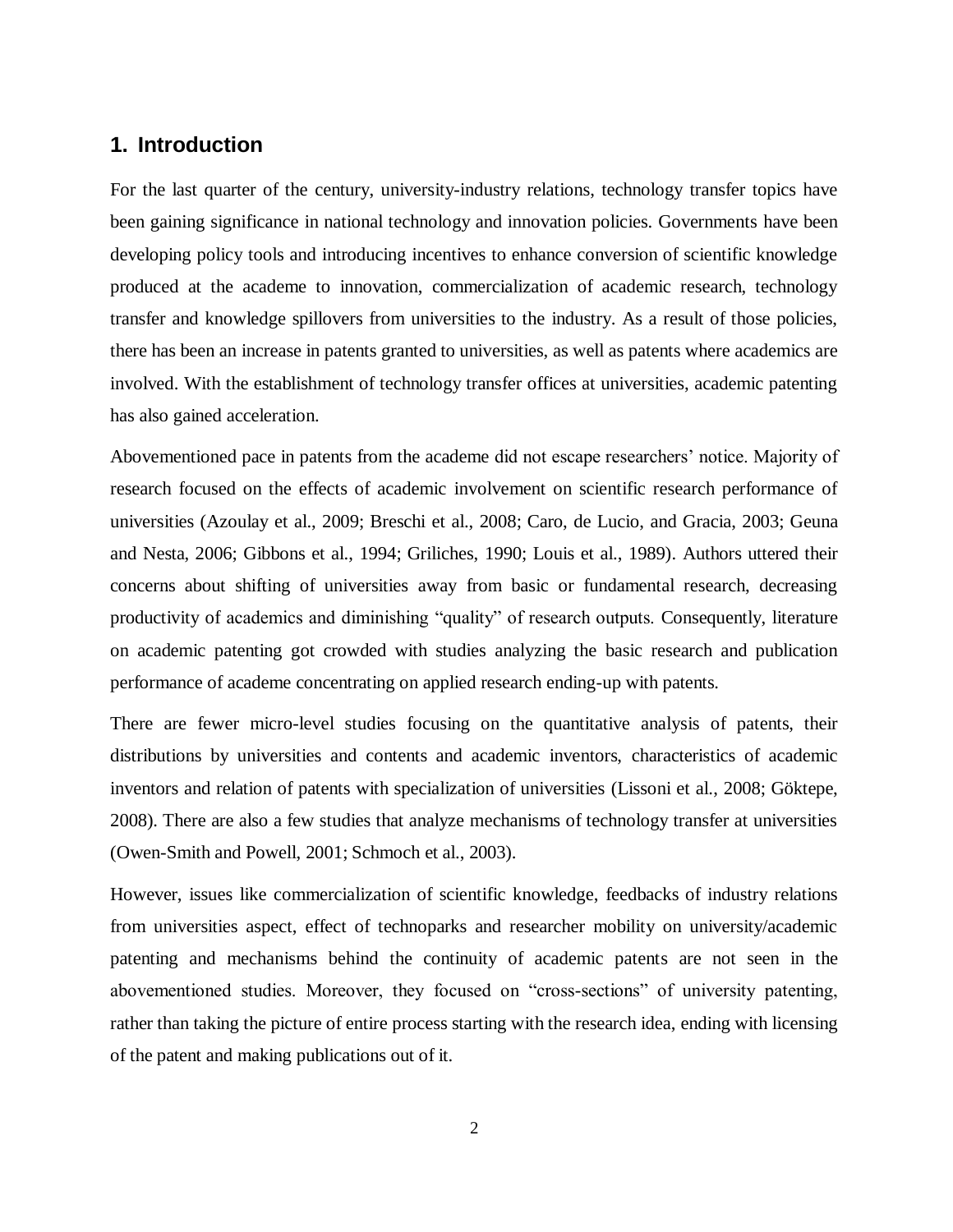For a thorough understanding of the nature of patents from the academe, motives behind applied research conducted by universities and their consequences in several aspects, such as technology transfer and knowledge spillovers towards the industry, a broader approach to the subject is needed. University / academic patents should be considered as a milestone – rather than a result – in "commercialization" process of scientific knowledge, also regarding their mutual effect on the industry (from technical change perspective), and on academia (from research point of view).

Based on the abovementioned approach, this study aims to construct an infrastructure of a comprehensive analysis method for the case of Turkey. Regarding the technology transfer and knowledge dissemination originating from the academe, university patenting process is analyzed in two phases, namely pre and post-patent. "Pre-patent" phase focuses on the research activities that end up with patent application. Reasons behind the initiation of research, like academic curiosity or demand from the industry, existence of cooperation among different institutions, disciplines or organizations, composition of academic inventors' titles, gender and ages, outputs of research other than patents – such as theses and scientific publications, and relations with previous research or patents are all subject to this phase. "Post-patent" phase refers to the commercialization of scientific research, diffusion of academic knowledge through publications citing those patents and mobility of researchers, as well as their triggering effects on future patents.

In this context, both quantitative and qualitative data are gathered. Patent applications, patent classification and industry concordance tables, academic resumes are used as primary sources of quantitative information for profiling "academic inventors" and give clues on characteristics of universities / academics concentrating on industry-driven or applied research activities, as well as related industries where those activities accumulate. Although such information indicate skills and capabilities of the academe in acquiring commercializable results out of scientific knowledge, further research is needed to evaluate especially the post-patent phase. Therefore, interviews are held with academic inventors listed in the patent application forms. Data acquired via abovementioned methods are entered to a relational database (will be named as UNI-PAT that stands for university patents), which can be defined as a different version of KEINS database used by Lissoni et al. (2006), is developed. UNI-PAT database is designed to store both patent application data and information about licensing, and related publications.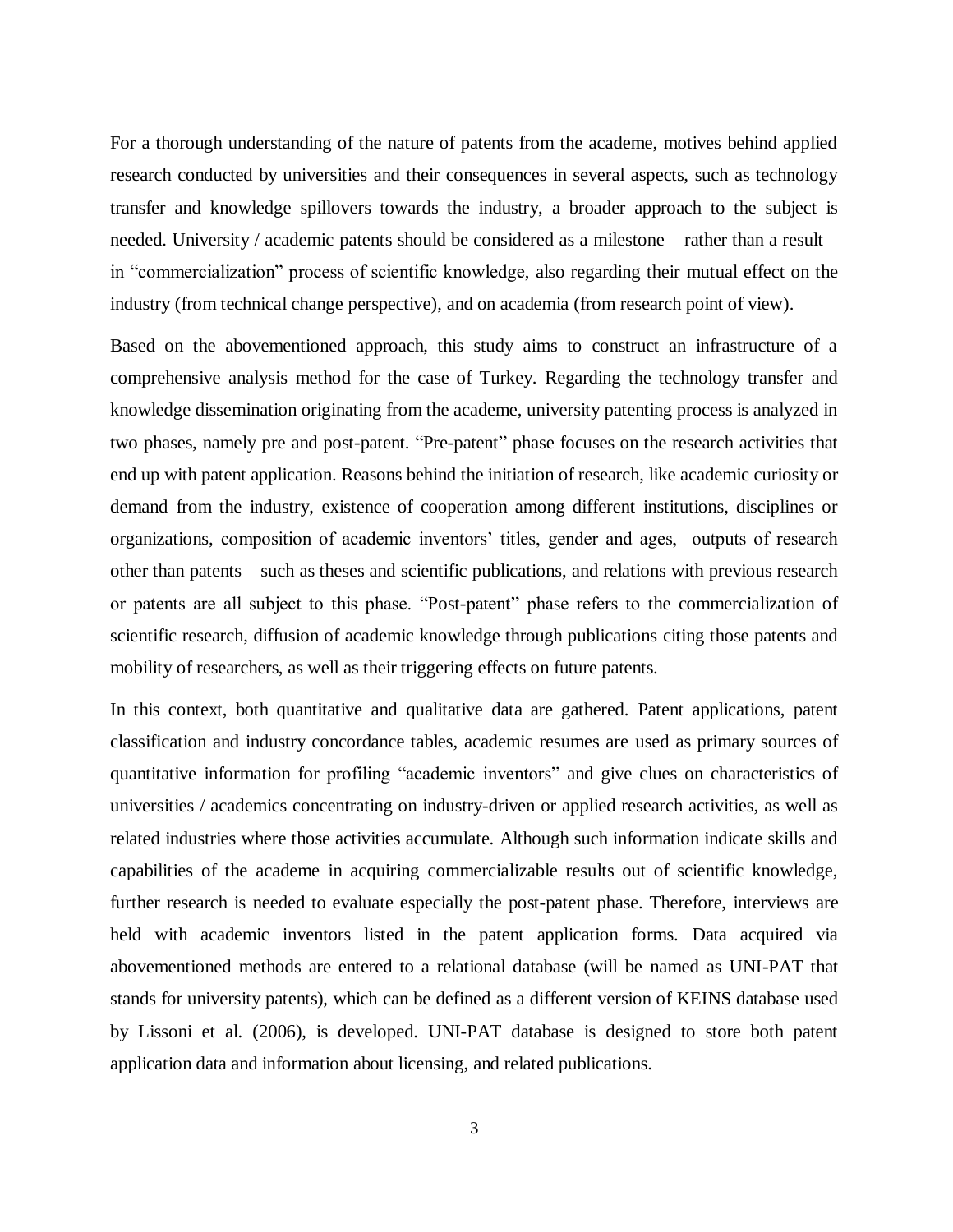This paper is organized as follows. After this brief introduction to the subject and objectives of the study, Section 1 reviews previous research on university/academic patents. In Section 2, terminology used in the study and throughout the paper is clarified. Scope of the study and its limitations are discussed in Section 3. After explaining the methodology and briefly mentioning first version of UNI-PAT database in Section 4, results of analysis and preliminary findings are presented in Section 5. Final section summarizes main findings and provides a checklist for further research.

### **2. Review of Previous Research on Patents from the Academe**

Researchers have been showing an increasing interest in studying patents owned by universities (Azoulay et al., 2009; Breschi et al., 2007; Breschi et al., 2008; Caro et al., 2003; Geuna and Nesta, 2006; Gibbons et al., 1994; Griliches, 1990) and patents based on inventions made by academicians (Göktepe, 2006; Henderson et al., 1998; Van Pottelsberghe and Saragossi, 2003; Jaffe, 1989). Focus of analyses vary in a wide range, such as relations between university patents and scientific research, effects of patenting by academe on diffusion of knowledge, universityindustry relations, mechanisms of technology transfer and characteristics of academic inventors.

With the surge in university / academic patents due to incentives and reward mechanisms, more academicians started to spend considerable amount of their time and effort on research areas where they can grant more patents (Azoulay et al., 2009). Increasing popularity of applied and development research in universities brought concerns for the "quality" and "content" of scientific research (Azoulay et al., 2009; Breschi et al., 2008; Caro et al., 2003; Geuna and Nesta, 2006; Gibbons et al., 1994; Griliches, 1990; Louis et al., 1989) and productivity of researchers. Lee (1996) presents empirical evidence for shifting of researchers from basic to applied research and draws attention to the detrimental effect of this change on fundamental research. On the other hand, Thursby and Thursby (2002) show that there is no shifting away from fundamental research, but a cut from leisure time instead. According to their theoretical model, the time faculty members devote to research is higher in their early career, regardless of getting any incentive or reward for applied research. Incentives increase the ratio of basic research to basic research, but they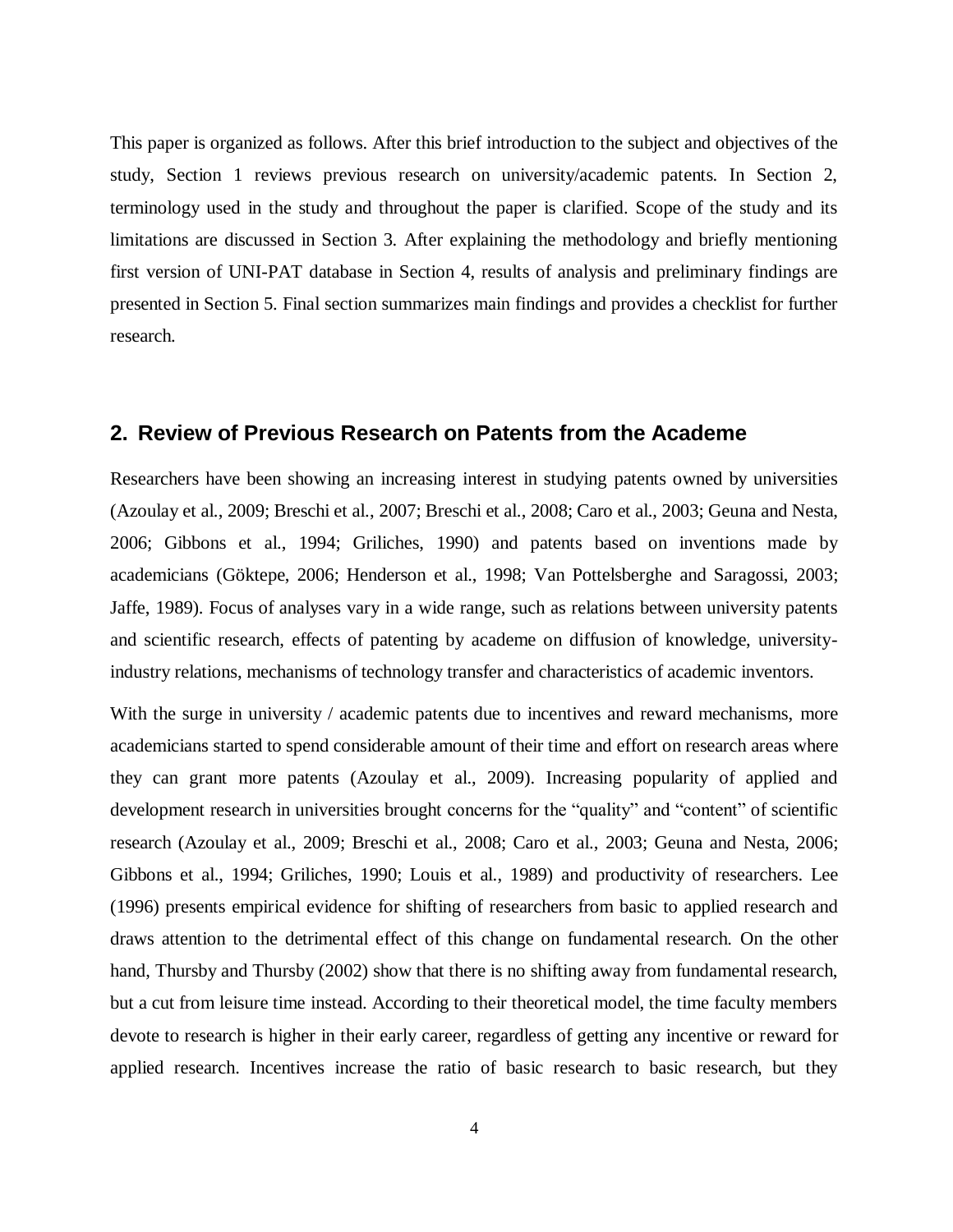compensate the time spent by cutting back their leisure activities. Geuna (1999), on the other hand, states that – in some cases – it becomes university policy to conduct more applied research which causes a divergence among universities. Certain universities exploit the "benefits" of industry driven research with substantial increase in funds and concentrate on "commercial" activities including patents, whereas others start to lose financial resources even for basic research.

Stephan et al. (2007), Azoulay et al. (2009), Geuna and Nesta (2006), and Breschi et al. (2008) present empirical evidence showing positive relation between university / academic patenting and scientific publications. Breschi et al. (2007) also mention bidirectional effect between publications and patents based on statistical analysis, showing that scientifically more productive researchers tend to have more patents, and more patenting triggers more publications. They also find out that positive relation between patents and publications varies among scientific fields, being stronger in pharmacology, electronics, chemical engineering and biology.

Related with the "scientific productivity" issue mentioned above, Pavitt (1998) studies university patents from a different perspective. After his survey on previous analyses of patent datasets, he asserts that studies about the contribution of academic scientific research on diffusion of knowledge and technological change should be enriched by conducting comprehensive research on citations in patent applications to academic publications.

As an example for university-industry relations, Owen-Smith and Powell (2001) conducted a field study to determine the success rate of commercializing "high-quality" basic research at US universities. They came up with the conclusion that it varies a lot across institutions depending on the existence and skills of technology transfer offices (TTO). TTOs are the bridges between university and industry. They collect research data, identify "patentable" results, conduct patenting process and make arrangements with the industry as the final stage of commercialization, such as licensing. However, mediating role of TTOs in university-industry relations may be misleading when it comes to figure out university-industry relations by analyzing patent data only. TTOs try to give as many licenses as possible to strengthen research funds of the university. Although it speeds up knowledge diffusion from academe to industry, it is not possible to acquire such information from patent data (Van Pottelsberghe and Saragossi, 2003). On the other hand, TTOs in US are likely to apply for patents which are more probable to be licensed by firms (Thursby and Thursby,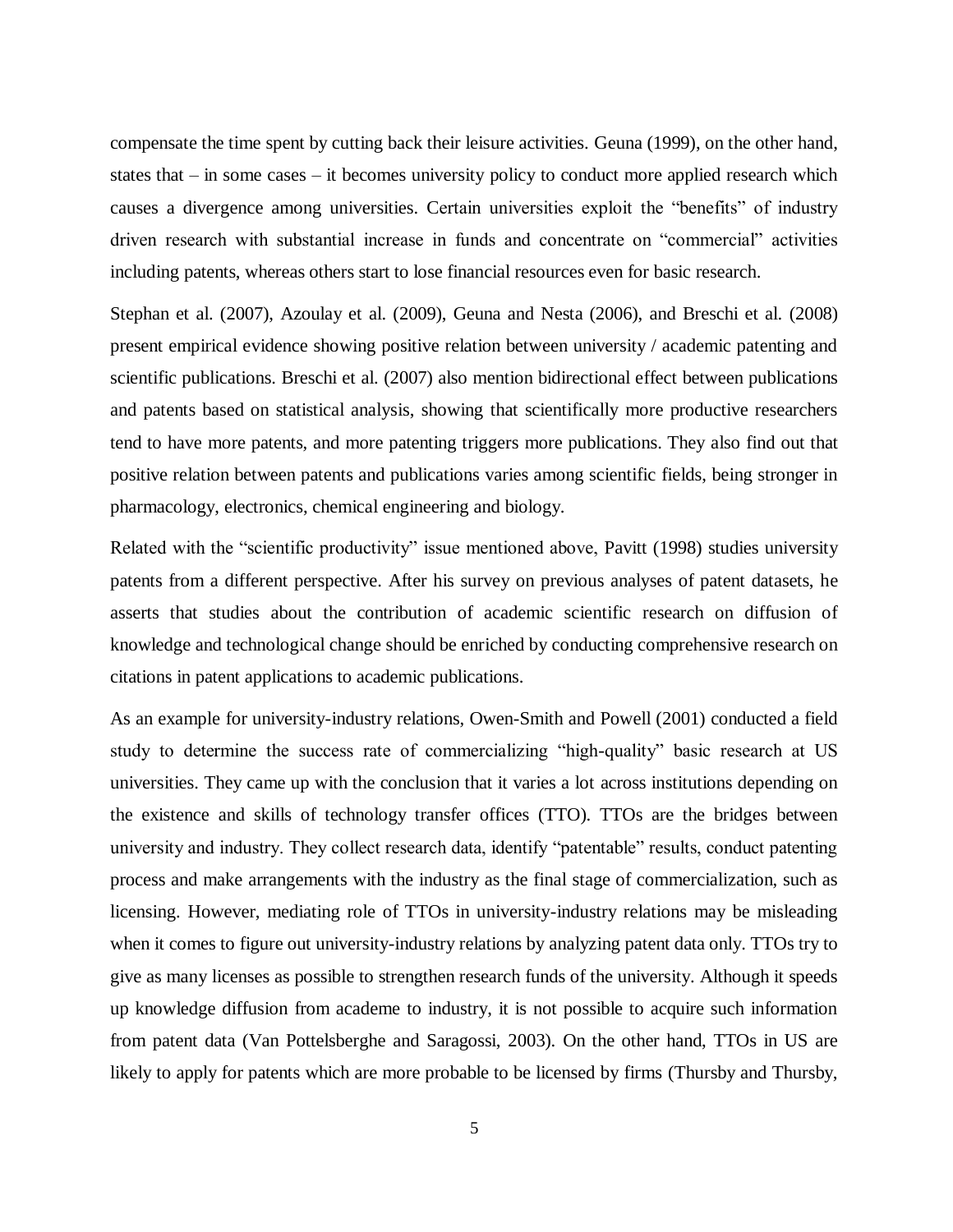2002), which is a significant handicap for researchers analyzing university patents. TTOs "selective patenting" attitude carries the risk of misleading researchers by showing a picture that will look as if universities prefer to focus on "commercializable" research. Therefore, analyses those aim to benchmark technological productivity of and spillovers from universities should involve activities of technology transfer offices.

Several researchers (Göktepe, 2006; Göktepe, 2008; Morgan, et al., 2001; Lissoni et al., 2008; Lissoni et al., 2006) performed more straightforward analysis of patent data, and study general features patents features related with the characteristics of academic inventors, as well as contribution of universities to domestic patents. Lissoni et al. (2006) designed a database relating data on patents, academic inventors (from France, Italy, and Sweden) and universities with each other. They extracted and organized names of academic inventors who participated not only in university, but also industrial patents. First evidence of their study shows that academic scientist contributed to more patents than estimated before (Lissoni et al., 2008). Similarly, Göktepe (2006) studied characteristics of academic inventors and patents (applications) at Lund University from several aspects. She examined the distribution of patents (applications) by faculty and departments, technological field, academic rank of researchers, gender and age. She found that, patents rise and fall with the age of inventors. Up to 50 years old, granted patents are directly proportional to the age of inventors. After 50, it begins to fall. Same pattern is observed in both genders.

Under the light of previous research reviewed above it can be concluded that, regardless of the topics of interest, analyses are focused on patent, inventor, university / faculty triplet. In majority of research authors used patent datasets obtained from patent offices, or surveys made among inventors. It is also found that previous studies examined cross-sections in university / academic patenting process, such as patent-publications relations, inventor characteristics and role of TTOs.

This study approaches university patents as a compound process where pre and post-patent phases should also be taken into consideration. Pre-patent phase refers to research and development activities performed up-to patent application. Post-patent phase refers to commercialization of academic knowledge via licensing and other mechanisms, as well as triggering of patents on consequent research and subsequent patents.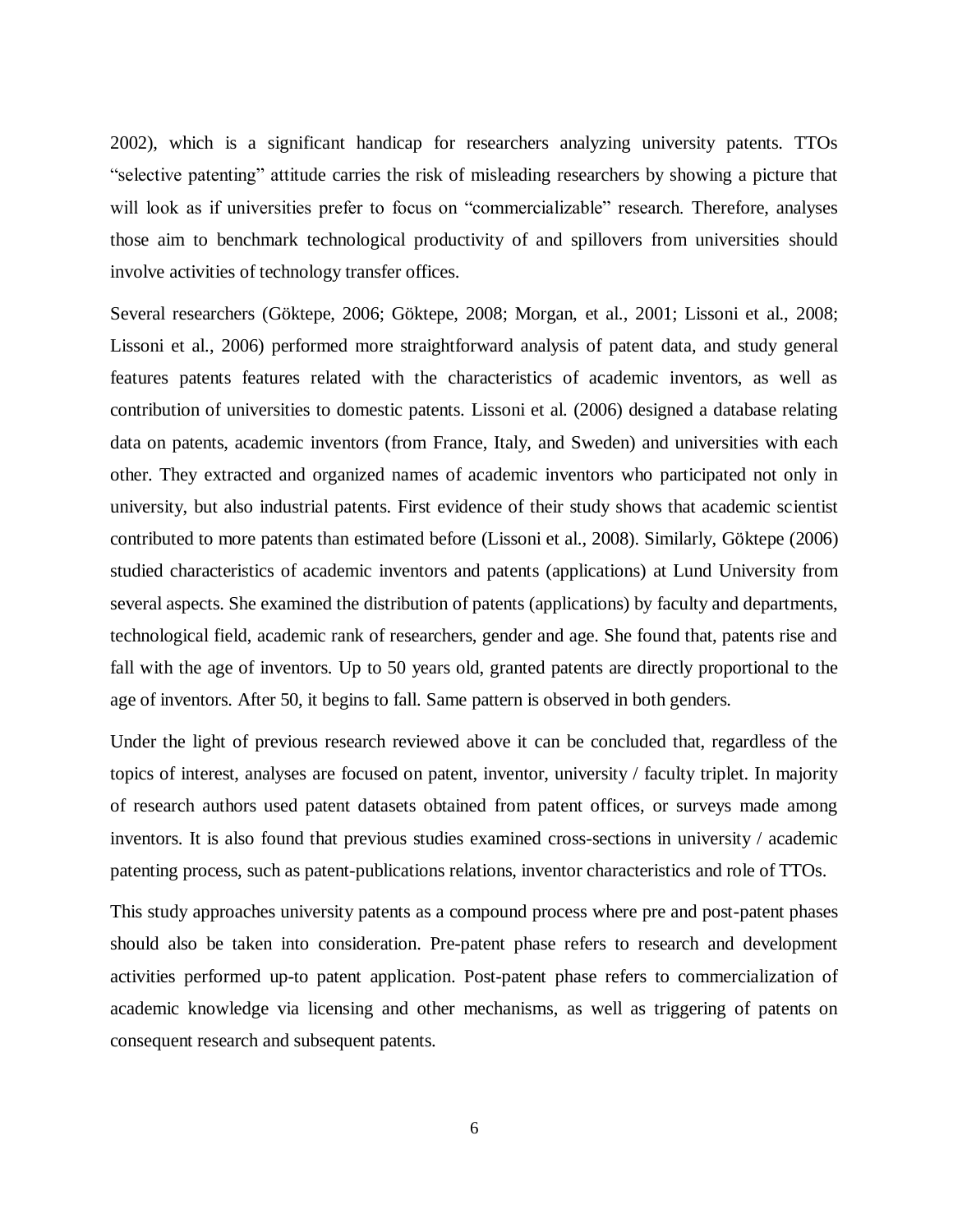Using the common "patent-inventor-university" ground of previous research, this study offers a robust infrastructure (embodied in UNI-PAT database) supported with qualitative information that does not exist in patent databases, that enables a more comprehensive search on entire patenting process. Please refer to **[Appendix 1](#page-22-0)** for a brief description of terminology used in this study

### **3. Data and Methodology**

The scope of this study is limited with the examination of university patents in Turkey that are filed at the Turkish Patent Institute (TPE). The decree law for the foundation of TPE was ratified in 1994<sup>1</sup>, and patent applications have been stored in institutional database since then. Therefore, patent applications made before 1994 are not included in this study. All national or international**<sup>2</sup>** applications filed for patent at the TPE are examined, whereas international applications that skipped the "national phase" at TPE and filed directly at European Patent Office (EPO) or United States Patent and Trademark Office (USPTO) are ignored due to time limitations.

Academic patents are kept out of the study for now, since there was not enough time and organized data to identify all the academics among inventors or applicants. As experienced in other studies (Göktepe, 2006; Göktepe, 2008; Lissoni et al., 2008; Lissoni et al., 2006), it is a very timeconsuming task to process all the names of inventors / applicants in patent data and determine academicians among them. Even preparing an academics (or professors) database at the very beginning of research to match the names does not guarantee a perfect verification. Therefore, academic patents are not examined in this study.

University patents are analyzed from three different perspectives: patents, (academic) inventors and universities. All the information at TPE "Patent Search" web site about patents, inventors and applicants is gathered. By the help of additional data, patents are classified according to their,

<sup>1</sup> Full text of decree law-no 544 can be found at [http://www.tpe.gov.tr/dosyalar/EN\\_khk/TPI\\_DecreeLaw.htm,](http://www.tpe.gov.tr/dosyalar/EN_khk/TPI_DecreeLaw.htm) accessed on October 14, 2010.

 $2$  There are two types of international patent applications according to their coverage; EPC and PCT. Inventors may file one "international" application in TPE and protect their inventions at EPO, as well as in all other European countries that are parties to the European Patent Convention (EPC). Turkey has been a member of EPC since 2000. Similarly, inventors may choose to protect their in a larger geography and apply for protection through Patent

Cooperation Treaty (PCT). 133 countries in the world signed PCT, where Turkey has become a member in 1996.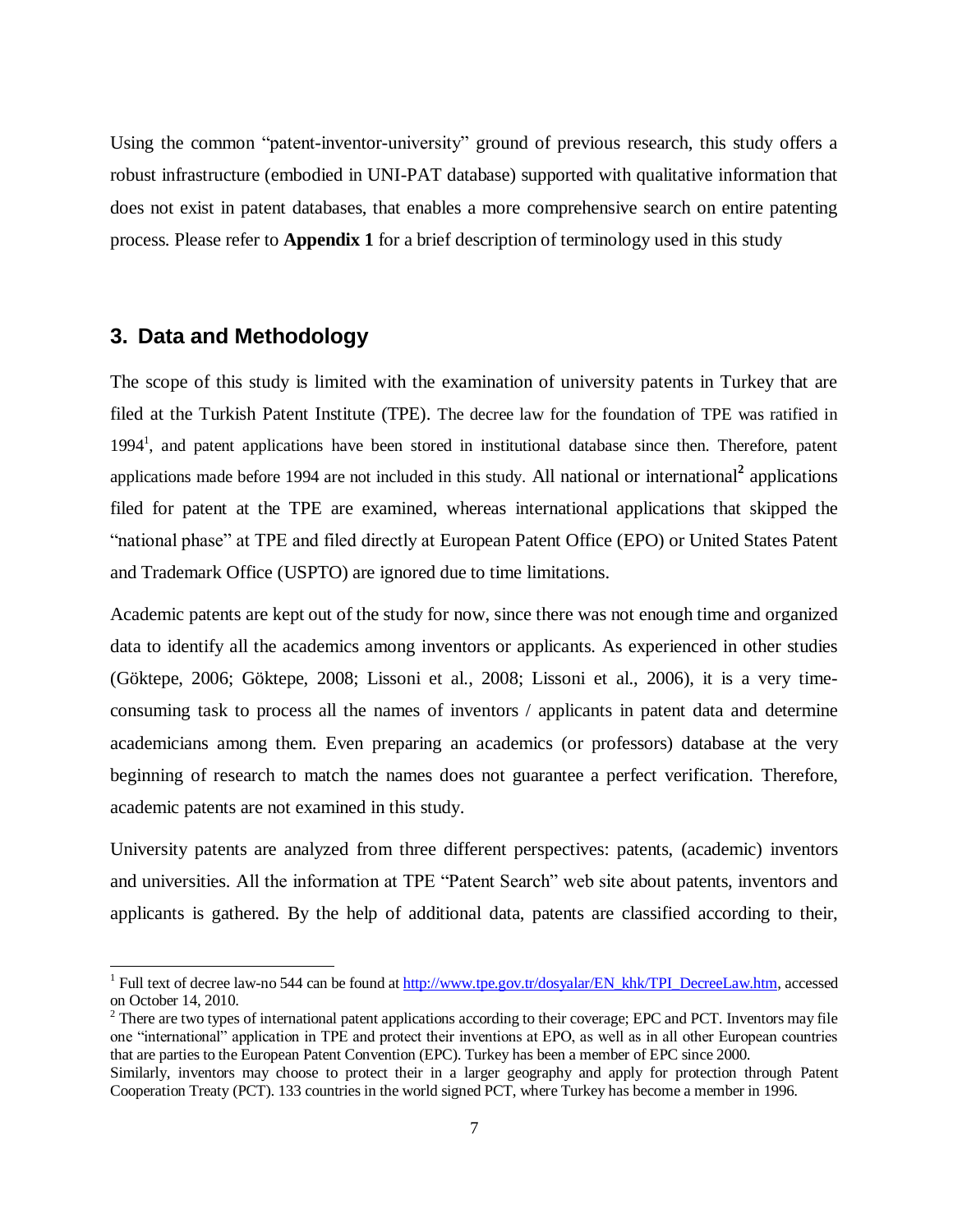industry and technology levels. Inventor data is also enriched with personal information, such as birth date, gender and academic title.

Although the scope is limited with university patents, pre and post-patenting phases are also examined in this study. With semi-structured interviews conducted with inventors of selected patents, university-industry relations during research and development phase, characteristics of research (e.g. funding, team compositions, collaboration and cooperation), and mechanisms behind the "commercialization" of patents are sought. Details about interviews will be explained in the upcoming section.

Methodology of this study can be divided into four steps as follows:

- **1.** Collection of patent data and other relevant information
	- **1.1.** Retrieving raw patent data from the Turkish Patent Institute (TPE)
	- **1.2.** Obtaining other data related with patents, inventors and applicants
	- **1.3.** Obtaining IPC, NACE classification data and concordance information
- **2.** Organization and standardization of collected data
	- **2.1.** Reorganizing patent data
	- **2.2.** Constructing relations between relevant data
	- **2.3.** Standardizing IPC, NACE classifications and concordance between them
- **3.** Designing first version of UNI-PAT database
- **4.** Interviews with the inventors of selected patents
- **1. Collection of patent data and other relevant information**

#### *1.1. Retrieving raw patent data from the Turkish Patent Institute (TPE)*

Turkish Patent Institute (TPE) does not classify patent applications according to the sector or type of the patent owner. Therefore, university patent data required for this study had to be extracted manually from "Patent Search" page at the official web site of the institute (TPE, 2010) by entering keywords (in Turkish) such as "university", "institute", and "faculty" for the applicant – which is in fact the patent owner – criterion. There is still a slim chance that a few patent data were missed due to typos in the name of the applicant.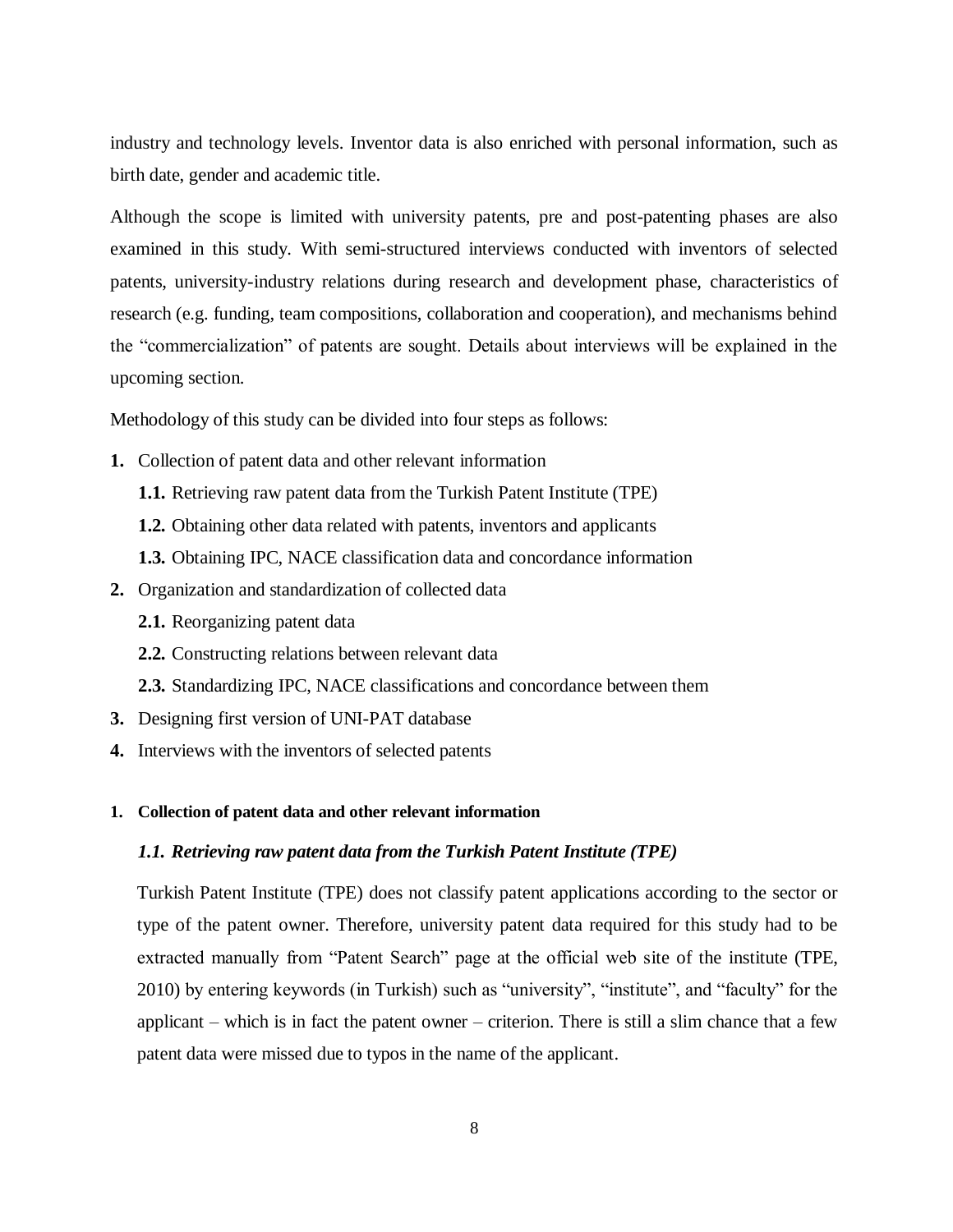For each patent, a summary page is displayed (see **[Appendix 1](#page-22-0)** for an example) including application and registration dates, patent type (national or international), name and address of patent owners and inventors, patent title, brief explanation about invention, and International Patent Classification (IPC) codes.

Summary page of each patent search result is copied into a word processing file one by one, constructing an archive of patents to be processed later on.

#### *1.2. Obtaining other relevant data from different resources*

Analysis of university patents includes investigation of gender statistics, evaluation of patent performance of universities, and collaboration of inventors. TPE collects nationality / registered country and identification numbers of patent owners, as well as inventors via the application form (see **[Appendix 3](#page-24-0)**). However they are not displayed in the result page. Gender of inventors is another missing data in the dataset. Hence, a manual scan on inventor names is performed to identify their nationalities and genders which are verified by searching through their personal information on the Internet.

To evaluate the performance of universities, an up-to-date list of them is obtained from the Council of Higher Education of Turkey (YÖK, 2010).

#### *1.3. Obtaining IPC and NACE classification data.*

There are two ways to analyze patents with respect to different industry areas and fields of technology that they fall into. First way is to seek through patent summary (see the last two sections in **[Appendix 1](#page-22-0)**) and contact inventors when needed to identify the field of research, which is extremely time consuming.

Second and more straightforward way is to use IPC codes, provided in the raw patent data. IPC coding is used to provide a four-level hierarchical system for the classification of patents according to their relevant areas of technology. Therefore, a complete list of up-to-date IPC codes is downloaded from the web site of the World Intellectual Property Organization (WIPO). However, a quick scan on the list showed that with the method in IPC (see **[Table 1](#page-10-0)**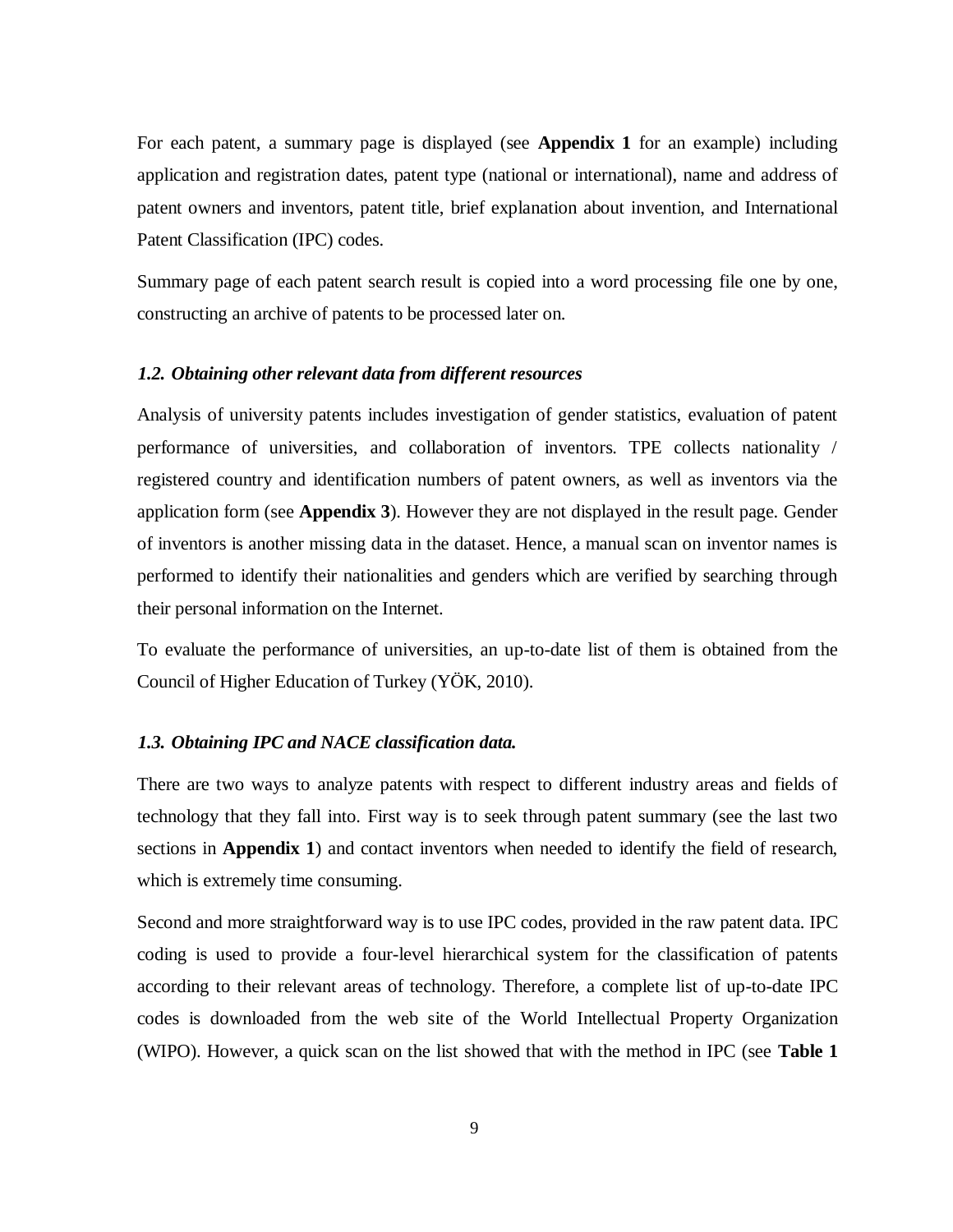<span id="page-10-0"></span>for main categories) it is not possible to distinguish patents that fall into certain technology areas such as ICT and biotechnology easily.

| <b>Section</b> | <b>Description</b>                                           |
|----------------|--------------------------------------------------------------|
| A              | <b>Human Necessities</b>                                     |
| В              | Performing Operations; Transporting                          |
| C              | Chemistry; Metallurgy                                        |
| D              | Textiles; Paper                                              |
| F              | <b>Fixed Constructions</b>                                   |
| F              | Mechanical Engineering; Lighting; Heating; Weapons; Blasting |
| G              | <b>Physics</b>                                               |
| н              | Electricity                                                  |

**Table 1 - IPC Codes, Main Categories**

**Source: World Intellectual Property Organization** (WIPO, 2010)**.**

Sections like *A – Human Necessities* and *F – Mechanical Engineering; Lighting; Heating; Weapons; Blasting* are defined so broad that they include patents related to various technology areas. As an example, *Human Necessities* section includes sub-topics varying from furniture to tobacco and from hygiene to sports instruments (WIPO, 2010). Moreover, inventions related to a certain technology field may be classified under different sections.

It can be concluded from the abovementioned drawbacks that, using IPC codes alone would not provide reliable information to illustrate the characteristics of patents from different technological and sectoral perspectives. Therefore, additional classification standard that would yield more precise results, especially for sectoral analysis, and which can be related with IPC codes was needed.

Since it is accepted as the standard code system of the European Union (EU) for industry classification and is also used in Turkey, NACE (General Name for Economic Activities in the European Union) codes are used in this study to categorize patents. Complete list of NACE is retrieved from the European Union documents (Eurostat, 2008; Schmoch et al., 2003).

#### **2. Reorganizing the data and constructing the university patent information**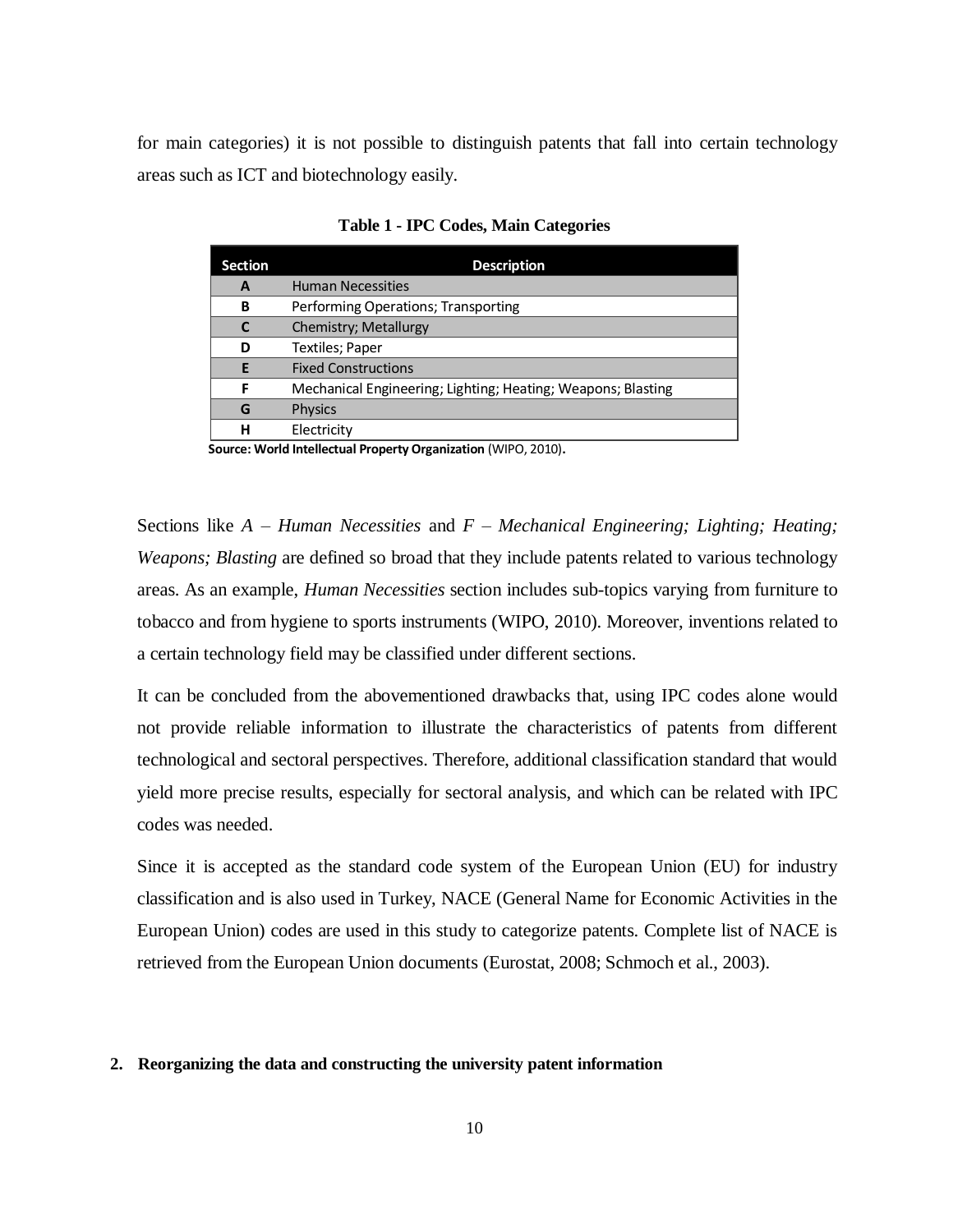#### *2.1. Processing patent application data*

Patent summaries that are retrieved from TPE are processed in four main categories: basic patent information, patent owner information, inventor information and patent IPC codes. For basic patent information, application number, patent subject, application date (full date and its year), date on which the patent is granted and application coverage data<sup>3</sup> processed and copied into a spreadsheet table. Likewise, tables are constructed for each of the remaining three categories.

### *2.2. Standardization of IPC, NACE classifications and relations between them*

IPC and NACE codes are reorganized to be represented in a relational database. Each level is processed and its relation with upper level is constructed. Every code is assigned a unique value to ease data processing. In addition, a concordance matrix (Schmidt-Ehmcke and Zloczysti, 2009; Johnson, 2002; Schmoch et al., 2003) is constructed to establish relationship between IPC and NACE codes (see [Appendix 4\)](#page-25-0). Concordance matrix made it possible to classify patents according to industries

To take classification one step further to "technology levels", aggregation files are downloaded from Eurostat for NACE and IPC codes (Eurostat, 2010). Downloaded files are manually processed in spreadsheet software and converted into database tables.

#### **3. Designing first version of UNI-PAT database**

Entire data collected in previous steps are processed according to relational database standards. Each "entity" such as patent, inventor, university, NACE and IPC codes, technology levels, industries are represented by master tables. Relations among master tables are determined, and relation tables are created to represent "many-to-many"<sup>4</sup> relations. Design of UNI-PAT database, including all tables and relations among them, is given in **[Appendix 5](#page-27-0)**.

#### **4. Interviews with the inventors of selected patents**

It is aimed to obtain qualitative information that could not be retrieved from patent data by conducting semi-structured interviews. First of all, interview questions are determined to acquire pre and post-

<sup>&</sup>lt;sup>3</sup> Application coverage data defines whether patent owners applied for national or international protection of their invention.

<sup>&</sup>lt;sup>4</sup> As an example, patents and inventors have many-to-many relationship between them. It means, one inventor may involve in more than one patent record, and one patent may have more than one inventor.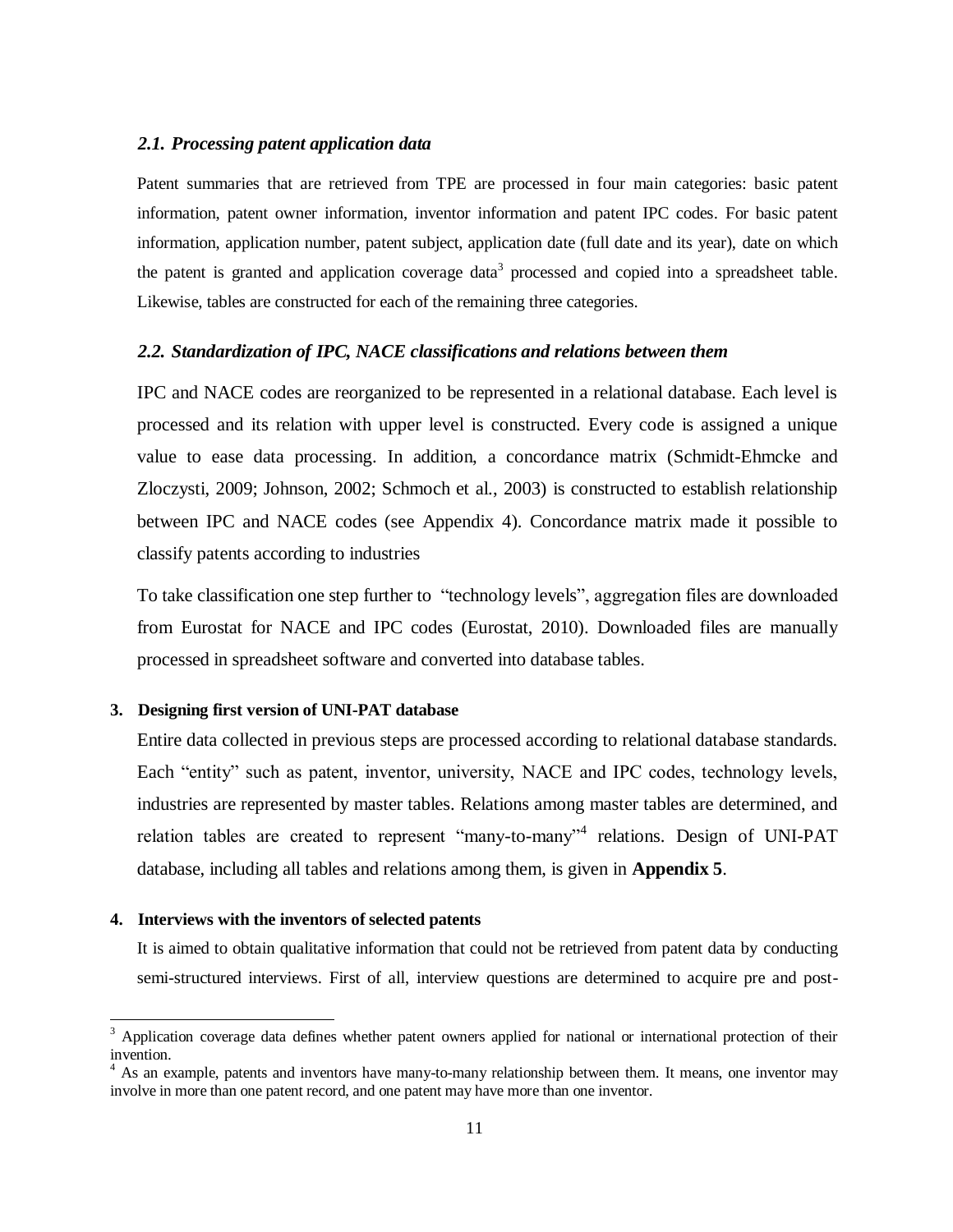patenting phases. Main goals of interviews were to determine research characteristics of academic inventors, to seek for clues about university-industry relations, understand technology transfer capabilities of universities, as well as degree of "commercialization" of scientific knowledge. Therefore, interviews are conducted for patents (granted or pending) that are selected according to their technology levels and scientific fields. **[Table 2](#page-12-0)** represents the characteristics of six patents subject to interviews. Granted patents were selected especially to analyze the "post-patent" phase. Complexity in research activities is likely to increase directly proportional to the technology level. Hence, at least one patent is selected to represent each technology levels. Since the majority of patent applications were based on research in biotechnology, materials science and chemistry (see **[Table 4](#page-14-0)**), interviews were planned to represent the overall picture.

<span id="page-12-0"></span>

| <b>Patenting Stage</b> | <b>Technology Level</b> | <b>Scientific Field</b>               |
|------------------------|-------------------------|---------------------------------------|
|                        | Medium-High             | Chemistry                             |
| Granted                | Medium-High             | Materials Science / Special Equipment |
|                        | Medium-Low              | Biotechnology                         |
|                        | High                    | Materials Science / Special Equipment |
| Pending                | Medium-High             | Materials Science / Special Equipment |
|                        | Medium-Low              | Biotechnology                         |

**Table 2 - Characteristics of Patents Selected for Interviews**

Information retrieved via interviews is categorized, standardized by using spreadsheet software. After categorization, a large summary table is constructed (see **[Table 6](#page-19-0)** and **[Table 7](#page-20-0)**) to be entered in UNI-PAT database.

# **4. Results and Preliminary Findings for Turkey**

Summary statistics based on UNI-PAT database are presented, and preliminary information obtained in interviews is discussed in this section. Statistics are collected in three groups as patents, inventors and universities, depending on their source of data.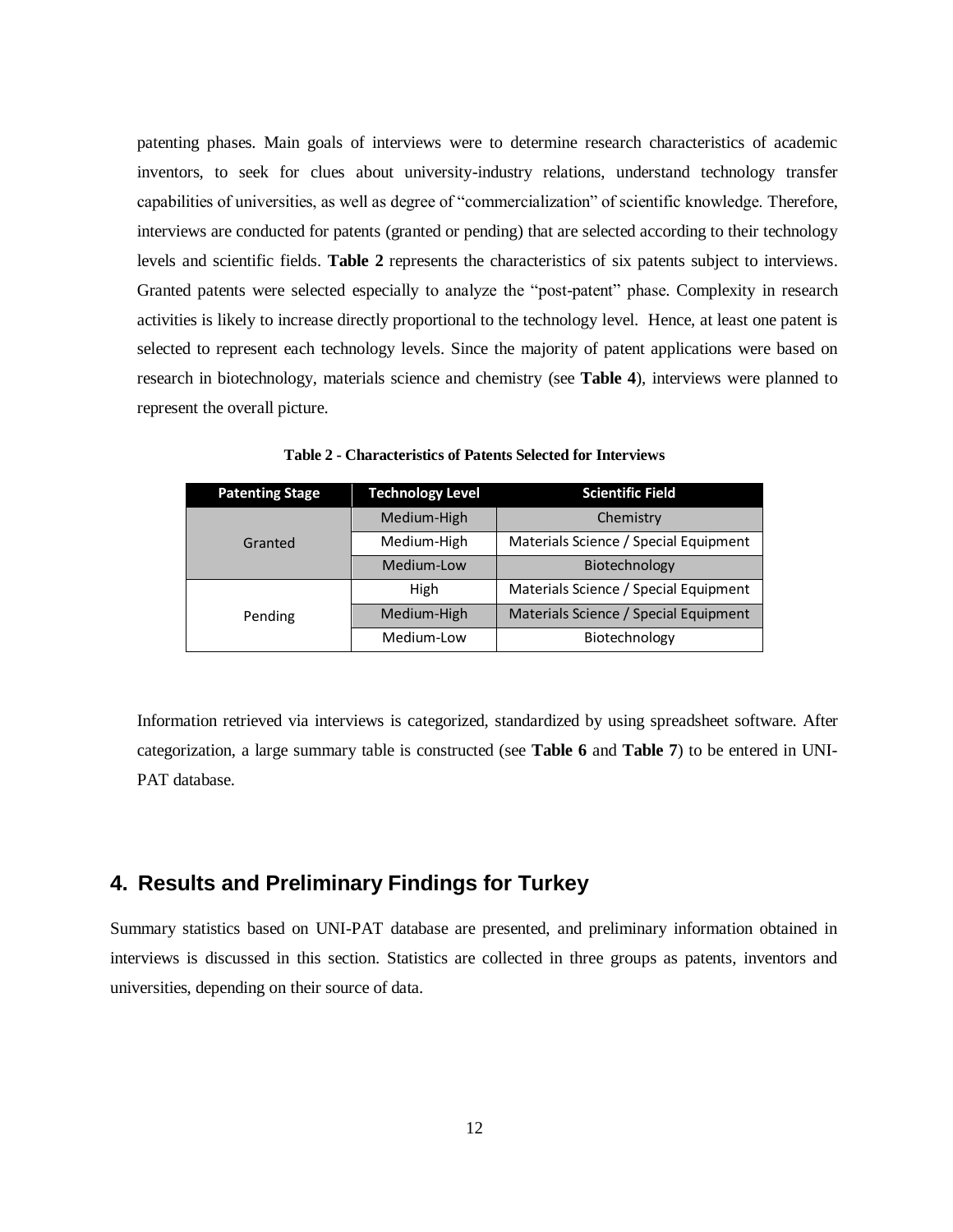#### **4.1.Patent Statistics**

Keyword search at TPE web page returned 26 results which is the number of patents that Turkish universities have applied for. No doubt that university patents are very few in number, but to mention again, this research does not involve individual academic patent applications. Distribution of university patents between 1994 and 2009 is shown in [Figure 1.](#page-13-0) It can be seen in the figure that, number of university patents do not show a specific pattern until 2004, but starts to increase by 2005. 19 of 26 university patents, which contribute to 73 percent, fall in the last five year interval. The reason of increase may be bound to recent technology and innovation policy applications in Turkey, as well as incentives for public research. However, only one of the interviewees mentioned public incentive during research phase of their patent. In other four interviews, it is seen that no public incentives, such as TUBITAK funds are used. Another explanation for the increase may be developing university-industry relations in Turkey. However there is not enough evidence to prove that explanation in this research for now.



**Figure 1 - University Patents (1994-2009)**

<span id="page-13-0"></span>Reorganizing patents with respect to their IPC codes, NACE industrial classification and technology levels would contribute to examine the characteristics of patent-oriented academic research. First, patents are classified by their highest level IPC codes (see **[Table 3](#page-14-1)**). A patent can be classified in more than category, therefore may have more than one IPC code. It is why sum of patents in the table exceeds total number of patents. However, IPC is a very broad way of classifying patents, and does not give reliable information about the industry or level of technology that a patent falls in. As an example, agriculture, furniture production and medical science are all classified under "Human Necessities"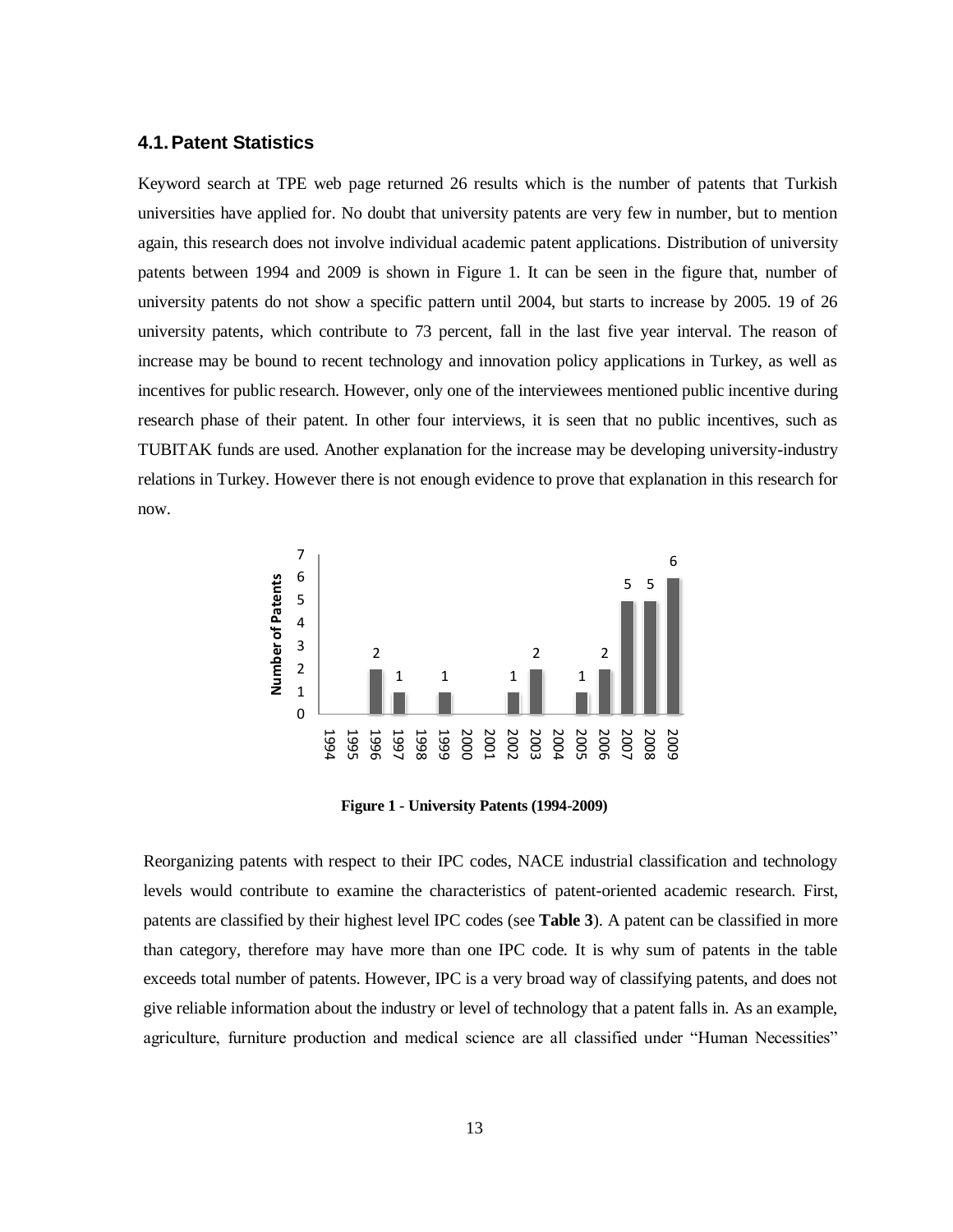topic. A new classification method, e.g. by industry and technology-level, is needed to eliminate the drawback of IPC classification.

<span id="page-14-1"></span>

| Code | <b>Description</b>                                           | <b>Patents</b> |
|------|--------------------------------------------------------------|----------------|
| A    | <b>HUMAN NECESSITIES</b>                                     | q              |
| B    | PERFORMING OPERATIONS; TRANSPORTING                          |                |
|      | <b>CHEMISTRY; METALLURGY</b>                                 | 8              |
| D    | <b>TEXTILES; PAPER</b>                                       |                |
|      | MECHANICAL ENGINEERING; LIGHTING; HEATING; WEAPONS; BLASTING |                |
| G    | <b>PHYSICS</b>                                               |                |
| н    | <b>ELECTRICITY</b>                                           |                |
|      | Total*                                                       | 29             |

**Table 3 - University Patents According to IPC Codes**

\*: Three patents are classified in two categories.

NACE is chosen as the standard for the industrial categorization of patents, since it is widely used in Turkey, as well as the European Union. Concordance tables, industry and technology level categorization data is present in UNI-PAT database. Industrial / technological classification of patents is given in [Table 4.](#page-14-0) "Multi-categorization" of patents by IPC codes is seen in industrial classification as well. Some patents are represented in more than one industry. Industrial / technological classification shows that universities in Turkey are more "patent-productive" in chemistry, pharmacology and biotechnology fields, which is a quite similar case in European universities, as well (Breschi et al., 2008; Göktepe, 2008). It is not surprising, because each of those three industries – especially chemistry – is extremely large with extensive range of applications. Interviews conducted with academic inventors partly prove this case. Only one of the six university patents was explicitly declared to be "commercialized", and it was a chemical product.

<span id="page-14-0"></span>**Table 4 - Patents and Relevant Industries / Technologies**

| <b>Industry / Technology</b>              | Patents |
|-------------------------------------------|---------|
| Chemistry, Pharmaceuticals, Biotechnology | 12      |
| Process Engineering, Special Equipment    |         |
| Mechanical Engineering, Machinery         |         |
| Instruments                               | 2       |
| <b>Electrical Engineering</b>             |         |
| Unclassified                              | 7       |
| Total*                                    |         |

\*: Three patents are classified in two categories.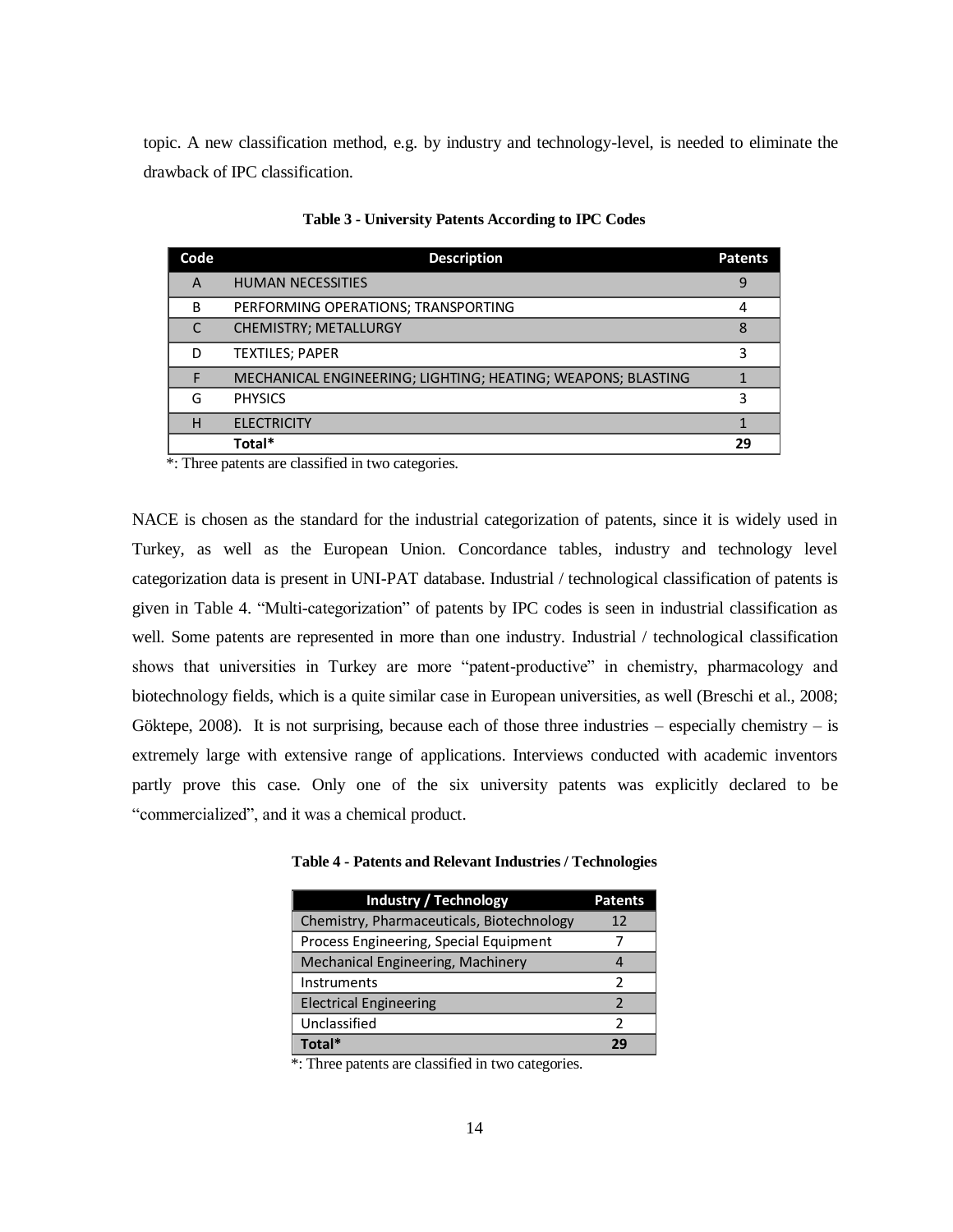Another statistics that can be retrieved from UNI-PAT database about patent characteristics would be the distribution of university patents by technology levels, which is given in **[Figure 2](#page-15-0)**. This statistics can be used to analyze contribution of universities to high-tech research and development. Higher technology levels of patents are included in this statistics to avoid "multi-categorization" problem. It is seen in the graph that, majority of university patents (65 percent in total) in Turkey are classified in "medium-low" or "low" technology levels. There is only one "hi-tech" patent granted to university since 1994, which points out a very weak contribution of universities in high technology fields.



**Figure 2 - Distribution of University Patents by Technology Levels**

### <span id="page-15-0"></span>**4.2. Inventor Statistics**

There are 63 academic inventors in UNI-PAT database. Database is designed to hold both personal and professional information. Research is still going on to complete the data for each inventor record. Some of personal data and majority of professional data are still missing. Therefore, there are only two statistics that deserve attention about inventors for now.

First one is the about the patent performance of inventors. Breschi (2007) and Göktepe (2008) discuss academic inventors in two categories according to the number of patents they produce: *occasional* and *serial*. Occasional inventors are the ones who produce just one patent in their entire academic life, whereas serial inventors produce a "stream of patents" (Breschi et al., 2007), often related with their first patent. Göktepe (2008) finds that from some point on, university / academic patents are concentrated on serial inventors who push patenting activity further. According to her analysis, an inventor needs to produce five or more patents to be called as a *serial* inventor. Maximum number of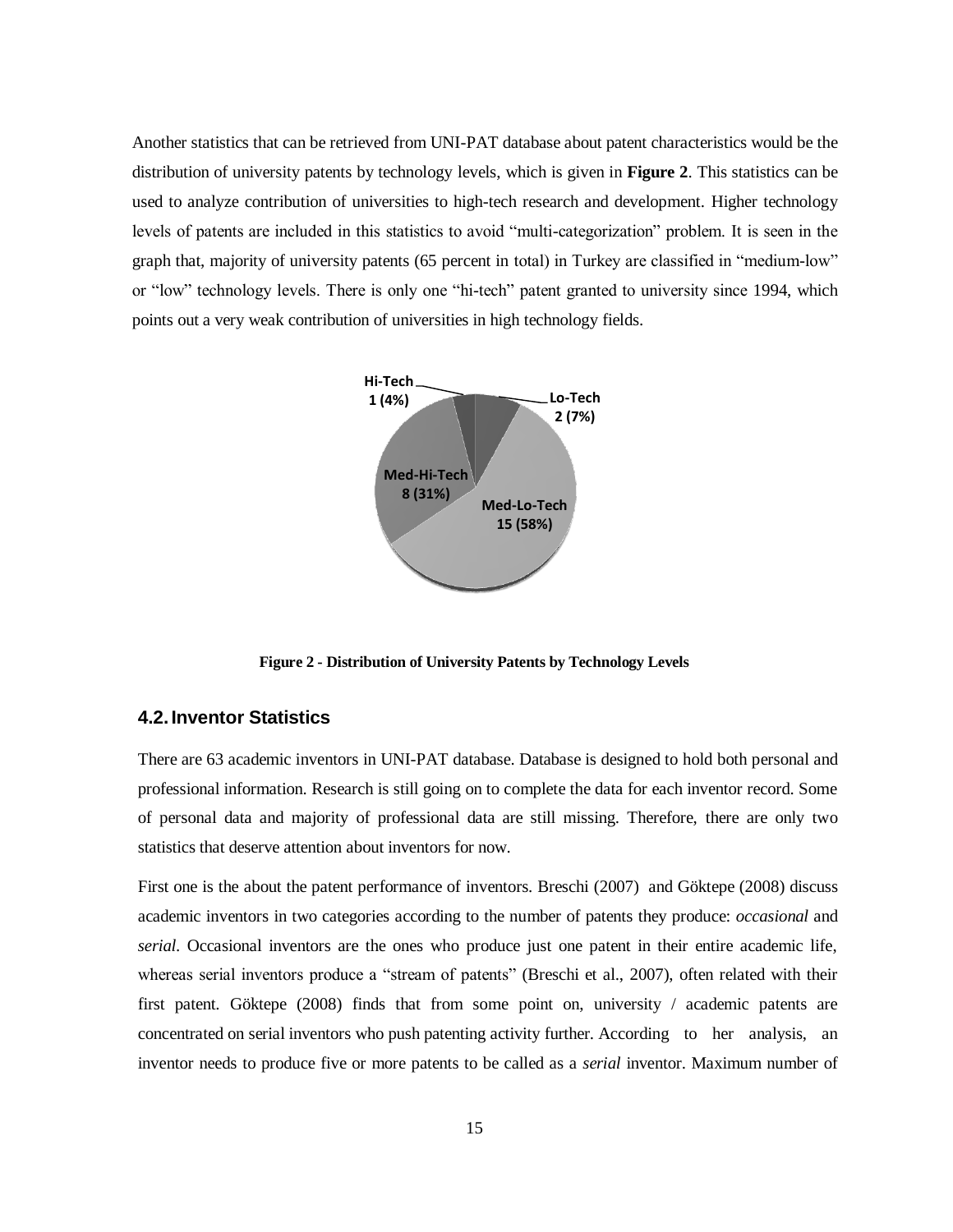patents per inventor in Turkey is three, not as many as in Sweden or Italy. However, it should not be forgotten that, this research includes only university patents. After adding academic patents in following phases of research, below graph may change. For now, it can be concluded that there are nine candidates for *serial inventor* title. Common property of the nine "potentially serial" inventors is that, average time between their two subsequent patents is around one year. In other words, those inventors produced one patent every year (on the average). For a more thorough analysis, academic patent data is still needed.



**Figure 3 - Patent Performance of Academic Inventors**

Second statistics about academic inventors is their distribution by gender. According to the recent national statistics, around one third of researchers in Turkey are female (TUBITAK, 2010). When it comes to patents, however, distribution of academic inventors by gender does not reflect the overall picture (see **Error! Reference source not found.**). Ratio of women in academic inventors is quite low (21 percent) with respect to the ratio in national researcher database.



**Figure 4 - Academic Inventors by Gender**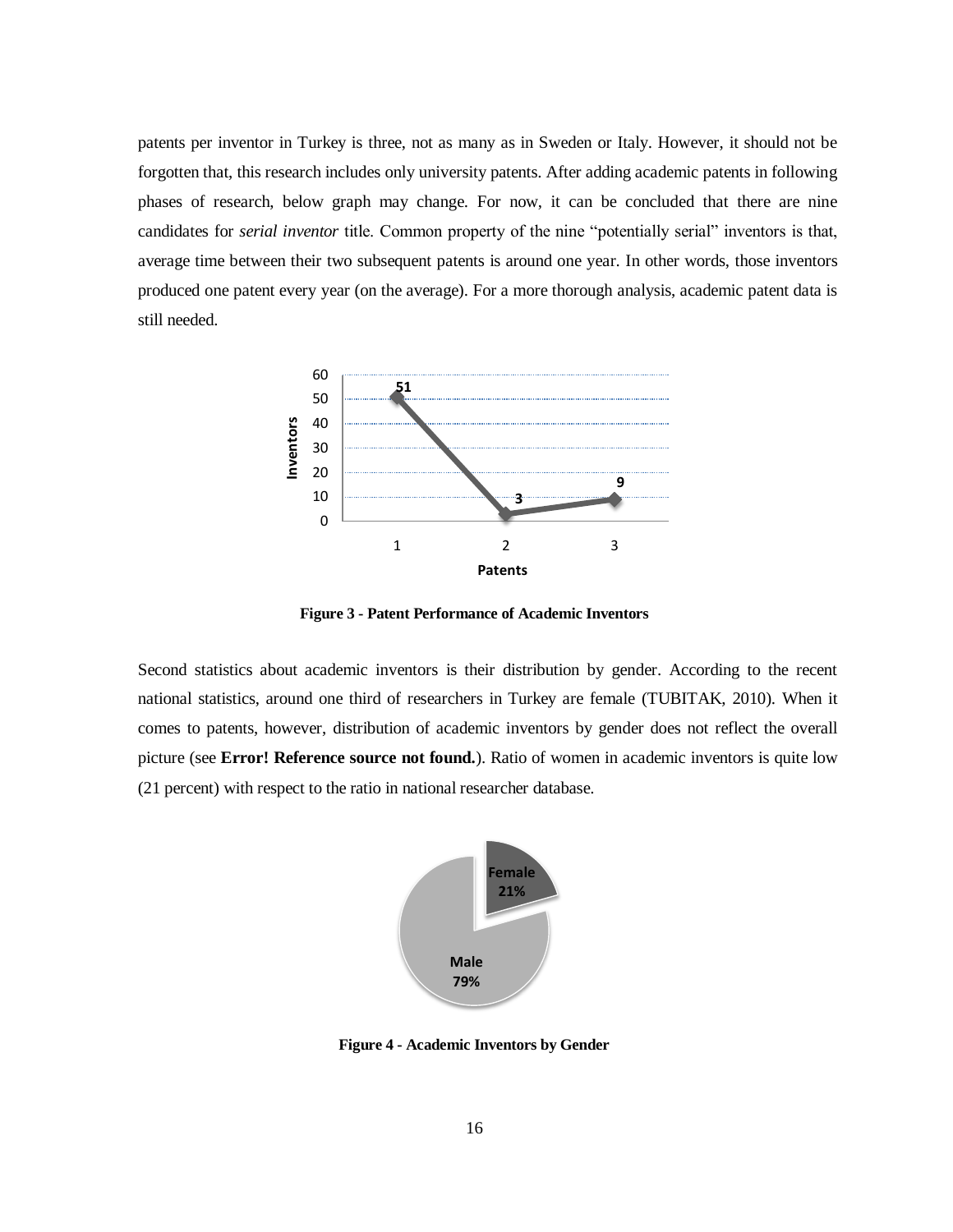Combining gender with patent performance yields a more interesting result. There are 13 female inventors in UNI-PAT database and 12 of them are occasional inventors. Only one of the nine "potentially serial" inventors is female, which contributes to 11 percent (see **[Figure 5](#page-17-0)**). It can be concluded that representation of women in science is lower in patent-oriented research.



**(1): Full-time researchers, (2): Academic Inventors, (3): "Potentially serial" inventors Figure 5 - Gender Distribution among the Academe**

### <span id="page-17-0"></span>**4.3. University Statistics**

Entire 26 patents are owned by 14 universities (see **[Table 5](#page-18-0)**). There are seven public and seven private universities in the list. Even though it seems there is an even distribution among public and private universities, patent counts tell a different story. 16 out of 26 university patents are owned by private universities. Moreover, three private universities own three or more patents, whereas public universities own one or two patents.

There are several explanations for the "dominance" of private universities. First, private universities are more enthusiastic about industry relations and show a more organized attitude on commercializing academic research (Morgan et al., 2001). Two of the "top patent owner" private universities have their own patent offices<sup>5</sup>, and they take the burden away from the inventor at the patent application phase. Patent licensing revenues can reach to substantial amounts that return to university as an additional funding. Therefore, private universities are more eager to commercialize patents compared to public universities.

<sup>&</sup>lt;sup>5</sup> Sabanci University established a technology transfer office, named "inovent" in 2006. Bahcesehir University established an in-house patent office in 2009, and the office applied for three patents in the same year.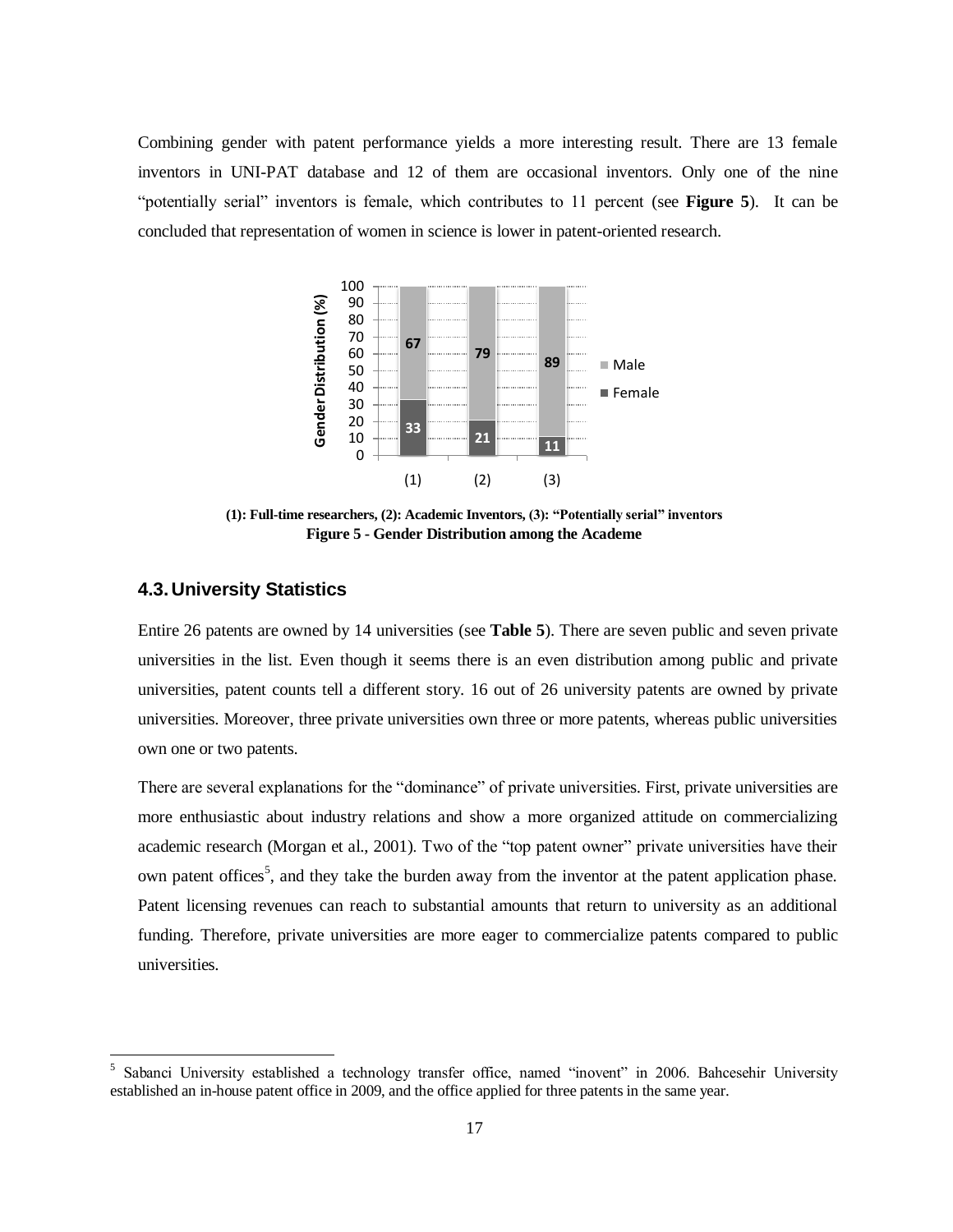<span id="page-18-0"></span>

| <b>Name</b>                  | Year Est. | Type    | <b>Patents</b> |
|------------------------------|-----------|---------|----------------|
| Anadolu Üniversitesi         | 1982      | Public  | 1              |
| Ankara Üniversitesi          | -         | Public  | 2              |
| Atatürk Üniversitesi         | 1957      | Public  | 2              |
| Bahçeşehir Üniversitesi      | 1998      | Private | 3              |
| Başkent Üniversitesi         | 1993      | Private | $\overline{2}$ |
| Bilkent Üniversitesi         | 1984      | Private | $\mathbf{1}$   |
| Doğu Akdeniz Üniversitesi    | 1979      | Private | $\mathbf{1}$   |
| İstanbul Kültür Üniversitesi | 1997      | Private | $\mathbf{1}$   |
| İstanbul Teknik Üniversitesi | 1773      | Public  | $\mathbf{1}$   |
| Kocaeli Üniversitesi         | 1992      | Public  | $\mathbf{1}$   |
| Pamukkale Üniversitesi       | 1992      | Public  | $\mathbf{1}$   |
| Sabancı Üniversitesi         | 1999      | Private | 4              |
| Uludağ Üniversitesi          | 1975      | Public  | $\mathbf{1}$   |
| Yeditepe Üniversitesi        | 1996      | Private | 5              |

**Table 5 - Distribution of Patents among Universities**

At the first glance, lack of top Turkish research / technical universities, like Middle East Technical University and Bogazici University, in the above table seems quite unusual. The reason for their absence can be explained by individual patent applications of academic inventors. It is most likely to find many professors from those universities when academic patent data is collected and added to UNI-PAT database. After that, **[Table 5](#page-18-0)** will probably gain a completely different look. More detailed analysis in this section is therefore left for the completion of research.

### **4.4. Interview Results**

Semi-structured interviews conducted with inventors of six patents revealed noteworthy information about research, application and commercialization phases of university patents. Interview questions are given in **[Appendix 6](#page-28-0)**. Results are grouped in two categories: research phase and patenting / commercialization. **[Table 6](#page-19-0)** represents the summary of answers for the research phase. Number of corresponding question for each column is written in parenthesis. First of all, four of the inventors define their main focus of their academic activities as applied research, whereas the other two prefer to focus mainly on basic research. Preliminary results indicate shifting away from basic to applied research as Lee (1996) asserted.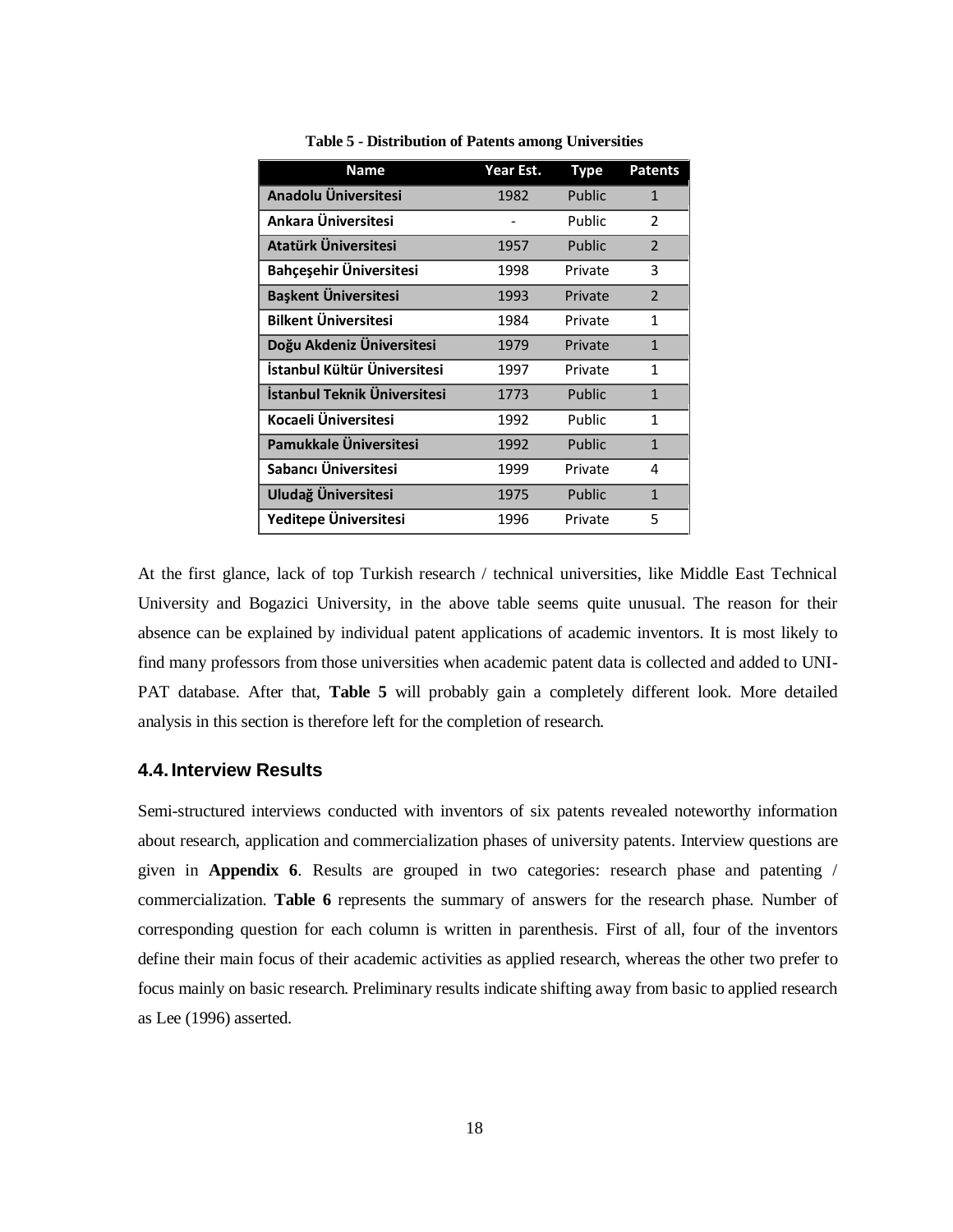<span id="page-19-0"></span>

|        |             |               | <b>Duration and Funding</b> |                |                | <b>Research Team</b> |             |                |               | <b>Research Outputs</b> |
|--------|-------------|---------------|-----------------------------|----------------|----------------|----------------------|-------------|----------------|---------------|-------------------------|
|        | Research    |               |                             |                |                |                      |             |                | <b>SCI</b>    | <b>New</b>              |
| Patent | <b>Type</b> | <b>Motive</b> | <b>Time-Year</b>            | <b>Funding</b> | <b>Size</b>    | <b>Composition</b>   | Interdiscp. | <b>Thesis</b>  | Pub.          | Product?                |
| No     | (1)         | (2)           | (3)                         | $(8)$ *        | (4)            | $(5)$ **             | (6)         | (10)           | (10)          | (13)                    |
| 3      | Basic       | Inventor's    | $\overline{2}$              | b              | 4              | a,c                  | Yes         | 1              | 1             | No                      |
|        | Research    | Idea          |                             |                |                |                      |             |                |               |                         |
| 6      | Applied     | <b>New</b>    | 6                           | b,c            | $\overline{4}$ | a                    | <b>No</b>   | $\Omega$       | 3             | Yes                     |
|        | Research    | Product       |                             |                |                |                      |             |                |               |                         |
| 15     | Basic       | Inventor's    | 4                           | a,b            | 4              | a                    | Yes         | 3              | 3             | No                      |
|        | Research    | Idea          |                             |                |                |                      |             |                |               |                         |
| 16     | Applied     | <b>New</b>    | 1.5                         | a, c           | 6              | a,b                  | Yes         | $\Omega$       | $\mathcal{P}$ | Not Yet                 |
|        | Research    | Product       |                             |                |                |                      |             |                |               |                         |
| 21     | Applied     | Previous      | $\overline{2}$              | a,b            | 3              | a                    | <b>No</b>   | $\overline{2}$ | 9             | No                      |
|        | Research    | Research      |                             |                |                |                      |             |                |               |                         |
| 26     | Applied     | Previous      | 0.5                         | a              | 3              | a,b                  | <b>No</b>   | $\Omega$       |               | <b>No</b>               |
|        | Research    | Research      |                             |                |                |                      |             |                |               |                         |

**Table 6 - Summary of Interview Results (Research Phase)**

 **\* a: University resources, b: Public research funds (e.g. TUBITAK), c: Foreign funds (e.g. European Union, NATO), d: Private Sector \*\* a: Faculty staff, b: Researchers from other universities, c: Researchers from public research institutions, d: Private Sector**

Results indicate a weak or no university-industry relation at the research phase. None of the patents were the results of industry-driven research. Two thirds of patents carried the individual enthusiasm of inventors who started research either to end up with a new product or an alternative solution. Moreover none of the patents are co-owned by private sector. Weak university-industry relation is seen in the source of research funds as well. None of six patents were funded by private sector at the research phase. On the other hand, universities are not opposed to using external finance for their research. It can be seen in **[Table 6](#page-19-0)** that, they prefer to benefit from public research funds, such as project support provided by TUBITAK. Four of interviewees stated that they used public funds, and one of them declared that entire research project was funded by TUBITAK. Foreign financial resources, such as European Union were used in two patents.

Another thing to discuss here will be the outputs of research as publications and / or new products. Majority of authors, as discussed in previous sections, focus on the relation between patents and "overall" publications of academic inventors. Evaluating "overall" academic performance does not provide sufficient information about "patent-related" spillovers in academe. Scientists may not search for patents, but they read articles in periodicals. Publications are the major "free" knowledge diffusion mechanisms among scientists. Therefore, analyzing publications about "patent-producer" research, particularly the articles that enter Science Citation Index (SCI), would be more appropriate to evaluate such spillovers. Revisiting **[Table 6](#page-19-0)**, it is seen that there is at least one indexed publication for each university patent subject to interviews.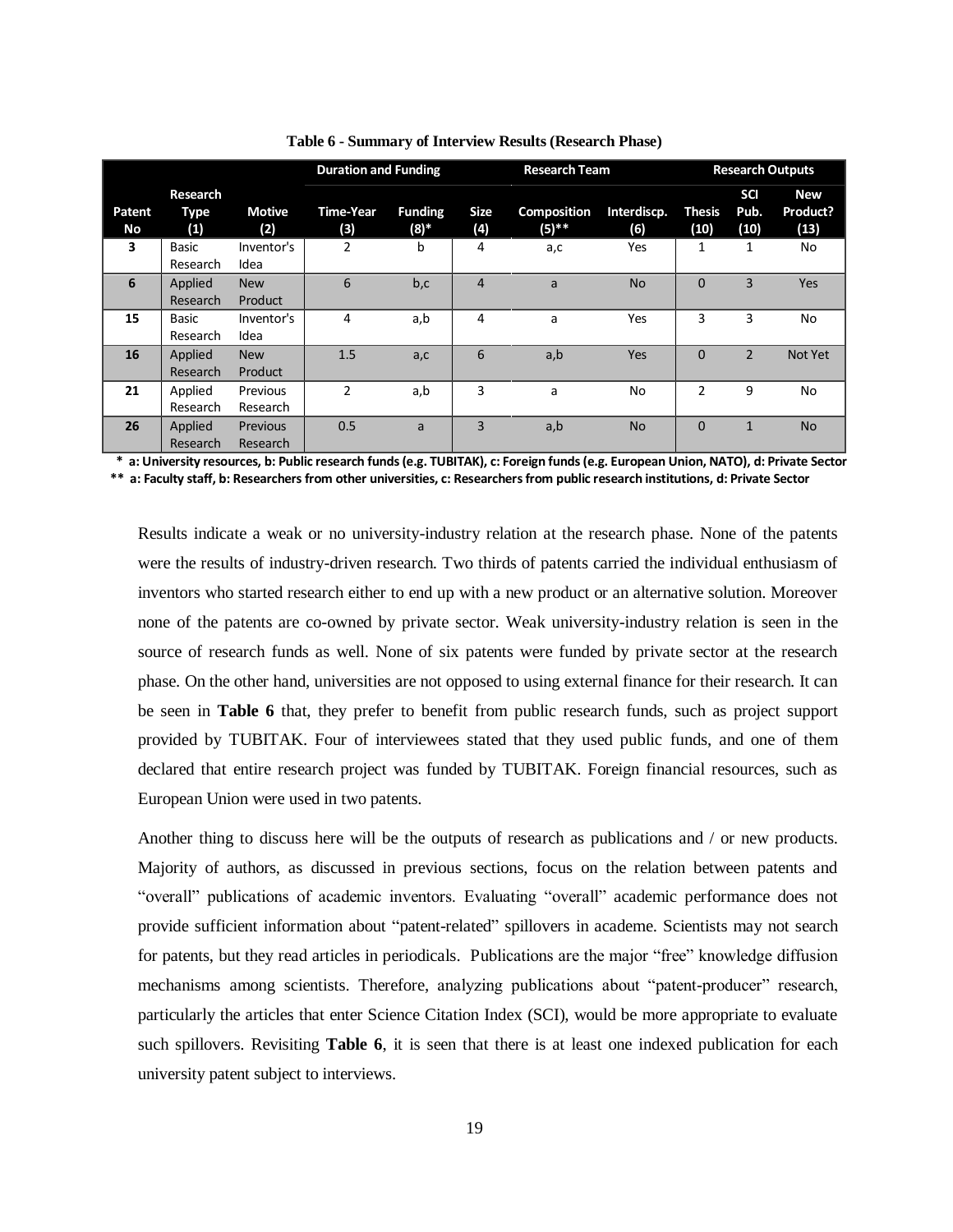Answers given by inventors for the patenting / commercialization category are summarized in **[Table 7](#page-20-0)**. All universities filed EPC or PCT applications for international protection of inventions, which became a routine in patenting. Problems with patent applications were not intended to ask at the beginning, but after very first interview, it is realized that academic inventors at public universities suffer from exhausting application procedures, lack of assistance and insufficient funds. Inventors at private universities without patent offices or TTOs experience similar problems. One of the interviewees, a molecular biology professor, said that he had to prepare all the documents, since patent attorneys had no idea on the subject. Another professor had to pay all the application fees himself. Those are serious drawbacks which may significantly hamper the increase in the ratio of university patents among others. Inventors working at universities that have TTOs declared that they had no problems with patenting.

Commercialization of patents is a common weakness of universities in Turkey, even though they have TTOs. There is only one case where successful licensing is made, and one case where university is about to negotiate with a private sector company.

<span id="page-20-0"></span>

|              |                                                     | <b>Patent and Protection</b>                        | <b>Commercialization</b>     |                                                         |  |
|--------------|-----------------------------------------------------|-----------------------------------------------------|------------------------------|---------------------------------------------------------|--|
| Patent<br>No | <b>International</b><br><b>Application?</b><br>(11) | <b>Problems with</b><br><b>Application?</b><br>(12) | <b>License Given</b><br>(14) | <b>Market and Income</b><br><b>Expectations</b><br>(15) |  |
| 3            | Yes                                                 | Yes                                                 | No                           | No                                                      |  |
| 6            | Yes                                                 | Yes                                                 | Given to a German Firm       | 1,000,000 USD                                           |  |
| 15           | Yes                                                 | <b>No</b>                                           | No (TTO is working on it)    | Don't Know                                              |  |
| 16           | Yes                                                 | Yes                                                 | In Progress                  | Don't Know                                              |  |
| 21           | Yes                                                 | No                                                  | No (TTO is working on it)    | Don't Know                                              |  |
| 26           | Yes                                                 |                                                     | <b>No</b>                    |                                                         |  |

**Table 7 - Summary of Interview Results (Patenting / Commercialization)**

# **5. Conclusions and Implications for Further Research**

First conclusion to make out of this study is that, university patenting is at its early stages in Turkey. Although there has been a steady increase in university patents, the number is still extremely low. In line with the general trend in the US and Europe, private universities are more eager to apply for patents than public universities. Public research funds are being used in research activities, but it is seen that universityindustry relations are still weak in both pre and post-patent phases. Commercialization of patents is also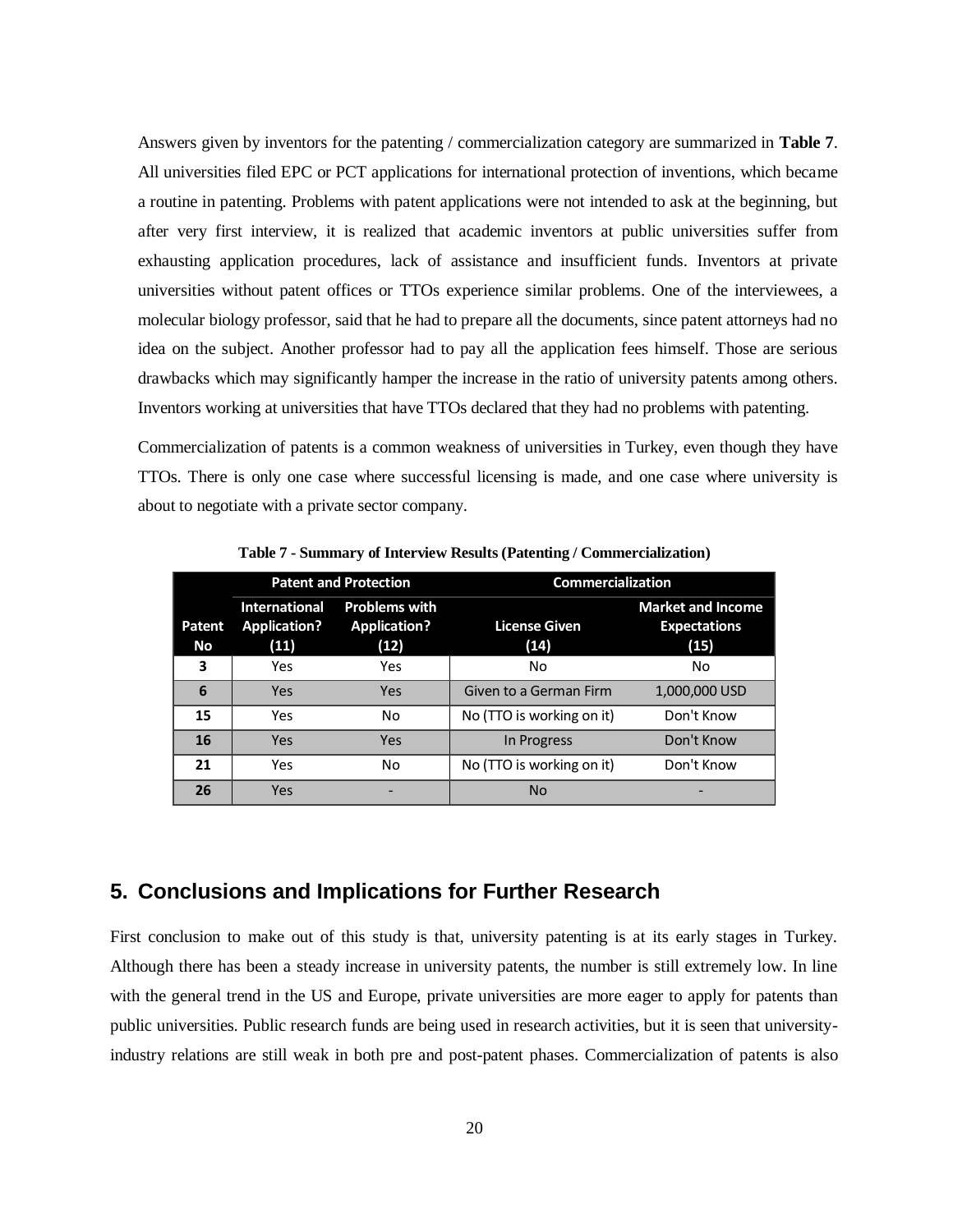seen as another weakness of universities. There are only a few technology transfer offices, and they are still gaining experience on the subject.

From the inventors perspective it can be stated serial academic inventors have begun to emerge. There is an essence of collaboration in research phase but it is also limited. "Interdisciplinary" research is found to be completely bound to the subject of research. Finally, it is seen that participation of women in university patents is considerably low.

Results and findings in this research should be considered as "preliminary". They will not reflect the whole picture unless academic patents are included in analyses. In addition, more interviews should be conducted with as many inventors as possible for a more realistic analysis of pre and post-patent phases. Since the main aim of this study is to develop a methodology for the analysis of university patents, it is always open to further improvements in the future.

Further research is definitely needed to construct a comprehensive infrastructure that provides more reliable information for thorough and detailed analysis of university / academic patents and their impacts e.g. on diffusion of knowledge, technology transfer and development, and innovation. A checklist for the following steps of this research would be as follows:

- *Completing missing information in UNI-PAT database*: Some of the information about inventors, like date of birth, academic title, date of PhD degree is still missing. Moreover, university information needs to be enriched by including faculties, department sizes, technopark and TTO existence.
- *Investigating academic patents:* Research subject to this paper cover only university (owned) patents. Analyses will be misleading when academic patents are not included. Examining academic patents is the hardest, most time consuming and exhaustive item in this checklist, since any patent where an academic inventor is involved counts.
- *Searching for patent-related publications and patent citations:* To examine the diffusion of knowledge created by patents through academe, patent-related publications and citations should be included in the research. Method for collection and processing of data will be decided later.
- *Reviewing interview questions:* A more structured interview is needed to gather qualitative information. Therefore, interview questions should be reviewed.
- *Redesigning UNI-PAT database:* Based on the type and relations of information gathered in above states, UNI-PAT database will be redesigned. Data entry and keeping information up-to-date are other tasks to be performed at this step.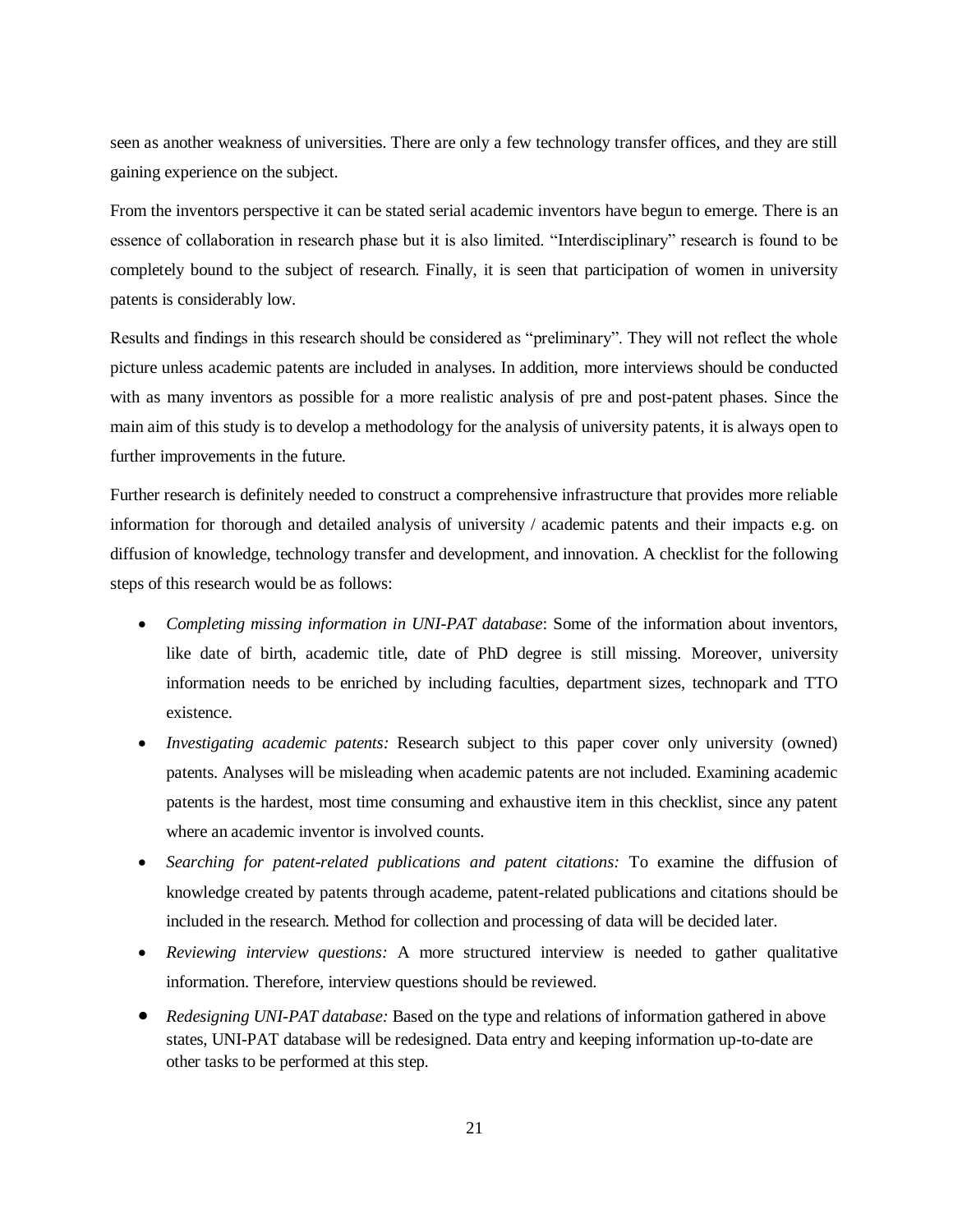# **Appendices**

# **Appendix 1 Conceptual Clarification**

<span id="page-22-0"></span>*Patents / Patent Applications:* It was noticed during the first scan of dataset that, it took up to six years for a patent application to be granted, which is a common issue due to lingering examinations and investigations performed by patent offices (Schankerman and Pakes, 1986; Griliches, 1990). Average duration for an application in dataset to be granted with patent is calculated to be about four years. 80 percent of applications filed between 1994 and 2006 were granted by the end of 2009. It would not be misleading to infer that most of the patent applications filed after 2006 would be granted by the end of 2010. **Therefore, the term "patent" is used instead of "patent application" in this paper for simplification**.

*University Patents:* The term is used for patents owned by or patent applications filed by the universities. Patents co-owned by universities, or patent applications where the university is one of the applicants are also considered as university patents.

*Academic Patents:* It is used for patents owned by or patent applications filed by one or more academics. Patents that include at least one academician among inventors is considered as an academic patent. Patents classified as *university patents* are not classified in this category.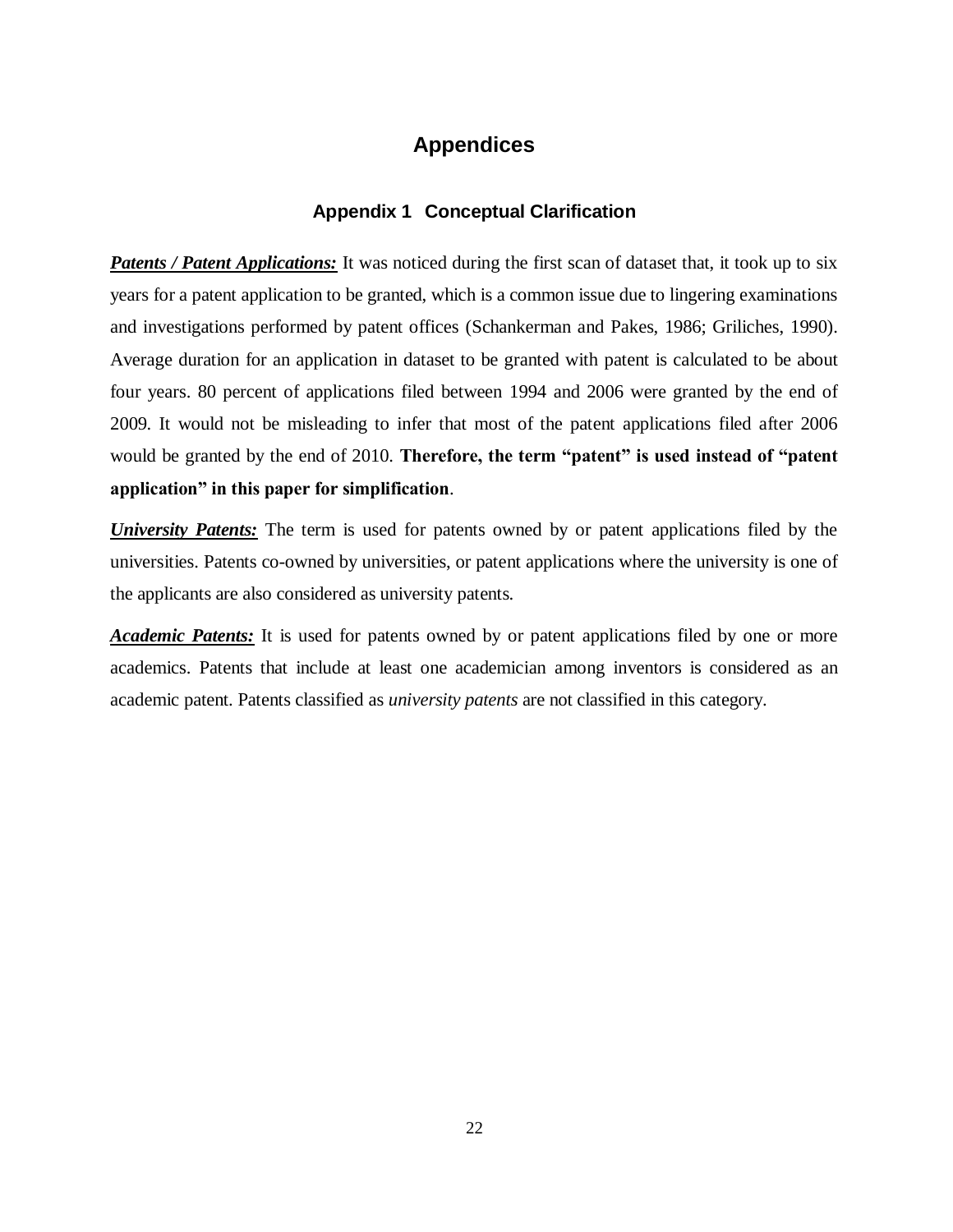# **Appendix 2 Sample Patent Search Result Page (Titles are translated into English)**

| <b>Application Information</b>                                                                                                                                                                                                                                                                                                                                                                                                                                                                                                                                                                                                   |                                                                                                                                                                     |                                 |                 |                           |              |  |
|----------------------------------------------------------------------------------------------------------------------------------------------------------------------------------------------------------------------------------------------------------------------------------------------------------------------------------------------------------------------------------------------------------------------------------------------------------------------------------------------------------------------------------------------------------------------------------------------------------------------------------|---------------------------------------------------------------------------------------------------------------------------------------------------------------------|---------------------------------|-----------------|---------------------------|--------------|--|
| <b>Application No</b>                                                                                                                                                                                                                                                                                                                                                                                                                                                                                                                                                                                                            | : 2008/09083                                                                                                                                                        | <b>Document No</b>              | : 2008-G-248063 | <b>Registration No</b>    | : 2008 09083 |  |
| <b>Application Date</b>                                                                                                                                                                                                                                                                                                                                                                                                                                                                                                                                                                                                          | : 2006/06/13                                                                                                                                                        | <b>Document Date</b>            | : 2008/11/27    | <b>Registration Date</b>  | : 2009/01/21 |  |
| <b>Application Type: EPC Fasikül</b>                                                                                                                                                                                                                                                                                                                                                                                                                                                                                                                                                                                             |                                                                                                                                                                     | <b>Protection Type : Patent</b> |                 | <b>Publication Date</b>   |              |  |
| EPC App. No                                                                                                                                                                                                                                                                                                                                                                                                                                                                                                                                                                                                                      | : EP06404002.5                                                                                                                                                      | EPC Publication : EP1867762B1   |                 | <b>EPC Bulletin Date</b>  | : 2008/09/10 |  |
| <b>Applicants</b>                                                                                                                                                                                                                                                                                                                                                                                                                                                                                                                                                                                                                |                                                                                                                                                                     |                                 |                 | <b>IPC Classification</b> |              |  |
|                                                                                                                                                                                                                                                                                                                                                                                                                                                                                                                                                                                                                                  | <b>SABANCI ÜNIVERSITESI</b><br>D01D 5/00<br>34956 Tuzla İSTANBUL<br>D01F9/12<br>TÜBİTAK Türkiye Bilimsel ve Teknolojik Araştırma Kurumu<br>06100 Kavaklıdere ANKARA |                                 |                 |                           |              |  |
| <b>Inventors</b>                                                                                                                                                                                                                                                                                                                                                                                                                                                                                                                                                                                                                 |                                                                                                                                                                     |                                 |                 |                           |              |  |
| <b>Burak Birkan</b><br>34956 Tuzla İSTANBUL<br>Mehmet Ali Gülgün<br>34956 Tuzla İSTANBUL<br>Yusuf Ziya Menceloğlu<br>34956 Tuzla İSTANBUL                                                                                                                                                                                                                                                                                                                                                                                                                                                                                        |                                                                                                                                                                     |                                 |                 |                           |              |  |
| <b>Attorney</b>                                                                                                                                                                                                                                                                                                                                                                                                                                                                                                                                                                                                                  |                                                                                                                                                                     |                                 |                 |                           |              |  |
|                                                                                                                                                                                                                                                                                                                                                                                                                                                                                                                                                                                                                                  | Name, company and address of the attorney is written here.                                                                                                          |                                 |                 |                           |              |  |
| <b>Title of Invention</b>                                                                                                                                                                                                                                                                                                                                                                                                                                                                                                                                                                                                        |                                                                                                                                                                     |                                 |                 |                           |              |  |
|                                                                                                                                                                                                                                                                                                                                                                                                                                                                                                                                                                                                                                  | Katalitik malzeme nano-parçacıkları içeren karbon nanofiberler.                                                                                                     |                                 |                 |                           |              |  |
| <b>Summary of Invention</b>                                                                                                                                                                                                                                                                                                                                                                                                                                                                                                                                                                                                      |                                                                                                                                                                     |                                 |                 |                           |              |  |
| Buluş, ortalama parçacık boyutu 0,5 ila 40nm arasında değişen katalitik malzeme parçacıkları içeren karbon nano-<br>fiberleri sentezlemek için bir yönteme ilişkindir ve aşağıdaki basamakları içerir a) katalitik malzeme öncüsü ve polimer<br>çözeltisi elektrospin yapılarak katalitik malzeme öncü parçaları elde edilir, b) a) basamağında elde edilen ürün indirgen<br>bir madde ile indirgenerek katalitik malzeme parçacıkları içeren polimer fiber oluşturulur, c) b) basamağında elde edilen<br>ürüne ısı ile muamele edilerek katalitik malzeme parçacıkları içeren polimer fiberleri, katalitik malzeme parçacıkları |                                                                                                                                                                     |                                 |                 |                           |              |  |

içeren karbon fiberlere dönüştürülür.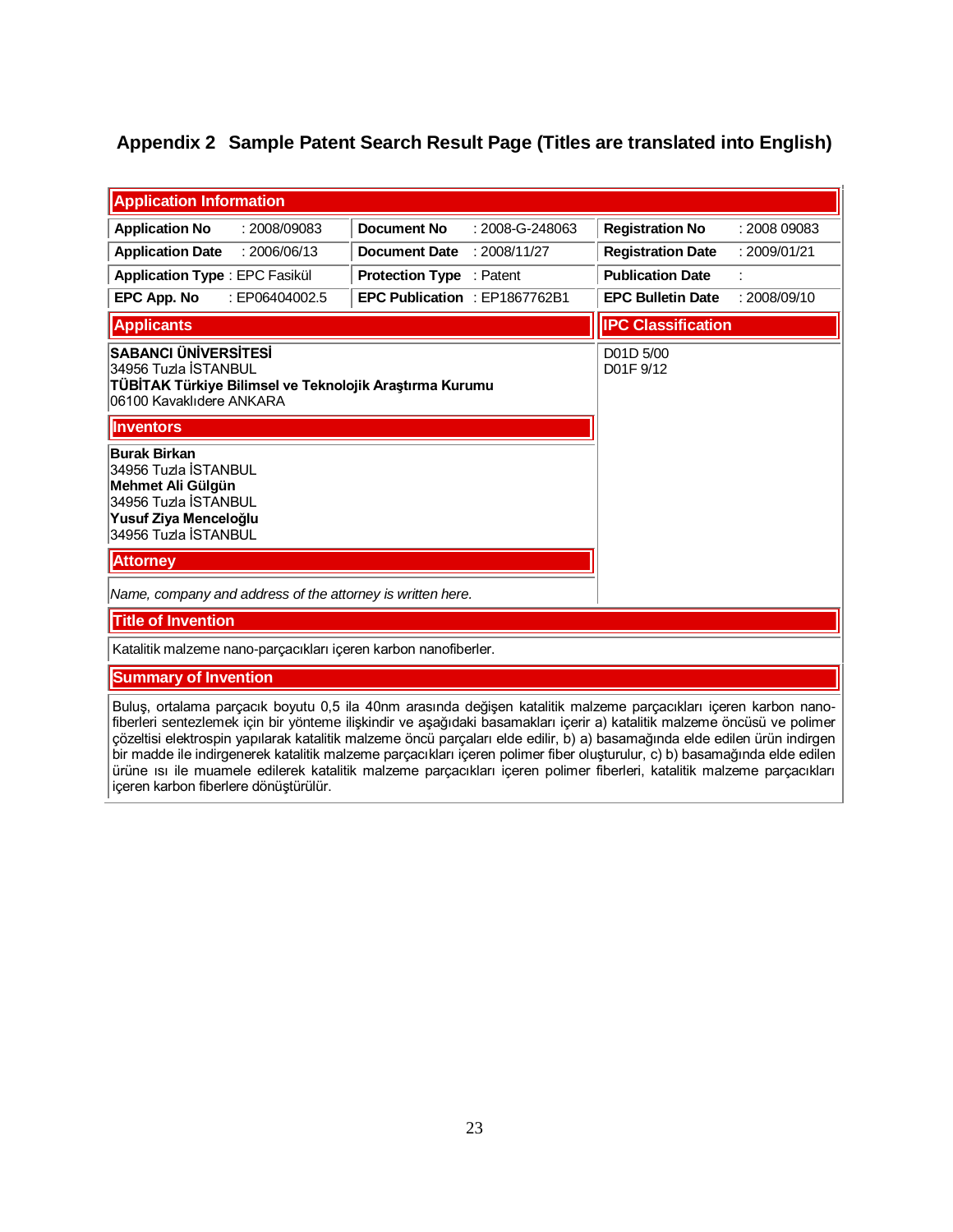# **Appendix 3 TPE Patent Application Form (First Page, in Turkish)**

<span id="page-24-0"></span>

| TÜRK PATENT [O] ENSTITÜSÜ                                                                                                 | <b>TPE-P-101</b><br><b>PATENT</b><br><b>BASVURU FORMU</b> | TPE<br>Barkod Alani |
|---------------------------------------------------------------------------------------------------------------------------|-----------------------------------------------------------|---------------------|
|                                                                                                                           |                                                           |                     |
| 1. Buluş Başlığı<br>Bulusu kisaca tanımlamak, marka<br>niteliğindeki terimleri içermemelidir.                             | <b>Title of Invention</b>                                 |                     |
| 2. Uluslararası Patent Sınıfı<br>Buluşun patent sınıfını biliyorsanız yazınız.<br>Bilmiyorsanız boş bırakınız.            | <b>IPC Classification</b>                                 |                     |
| 3. Basvuru Sahibi<br>Gerçek kişi ise ad ve soyad, tüzel kişi ise<br>kuruluşun tam ve açık unvanını yazımız.               | <b>Name / Title of Patent Owner</b>                       |                     |
| 3.1. Uyruk/Kayıtlı Ülke<br>Gerçek kişi ise uyruğunu, tüzel kişi ise<br>kayıtlı olduğu ülkeyi belirtiniz.                  | <b>Nationality</b>                                        |                     |
| 3.2. T.C. Kimlik/Vergi No<br>Gerçek kişiler için T.C. kimlik no, tüzel<br>kişiler için vergi no ve dairesini giriniz.     | (Turkish / Tax) ID Number                                 |                     |
| 3.3. Adres<br>Yazışma adresini (şehir, ülke ve varsa posta<br>kodu bilgilerini içerecek şekilde) yazınız.                 | <b>Address / Phone / e-mail</b>                           |                     |
| 3.4. Telefon/Faks/E-posta                                                                                                 |                                                           |                     |
| Başvuru sahibi birden fazla ise, bu kutucuğu işaretleyerek diğer sahiplere ait bilgileri ek sayfada belirtiniz.           |                                                           |                     |
| 4. Bulus Sahibi<br>Buluş sahibi gerçek kişinin adıya sovadını<br>vaziniz.                                                 | <b>Name of the Inventor</b>                               |                     |
| 4.1. Uyruk<br>Bulus sahibinin uyruğunu belirtiniz.<br>4.2. T.C. Kimlik No<br>Buluş sahibi T.C. vatandaşı ise, T.C. kimlik | <b>Nationality</b>                                        |                     |
| numarasını giriniz.<br>4.3. Adres                                                                                         | (Turkish / Tax) ID Number                                 |                     |
| Vazışma adresini (sehir, ülke ve varsa posta<br>kodu bilgilerini içerecek şekilde) yazınız.                               | <b>Address</b>                                            |                     |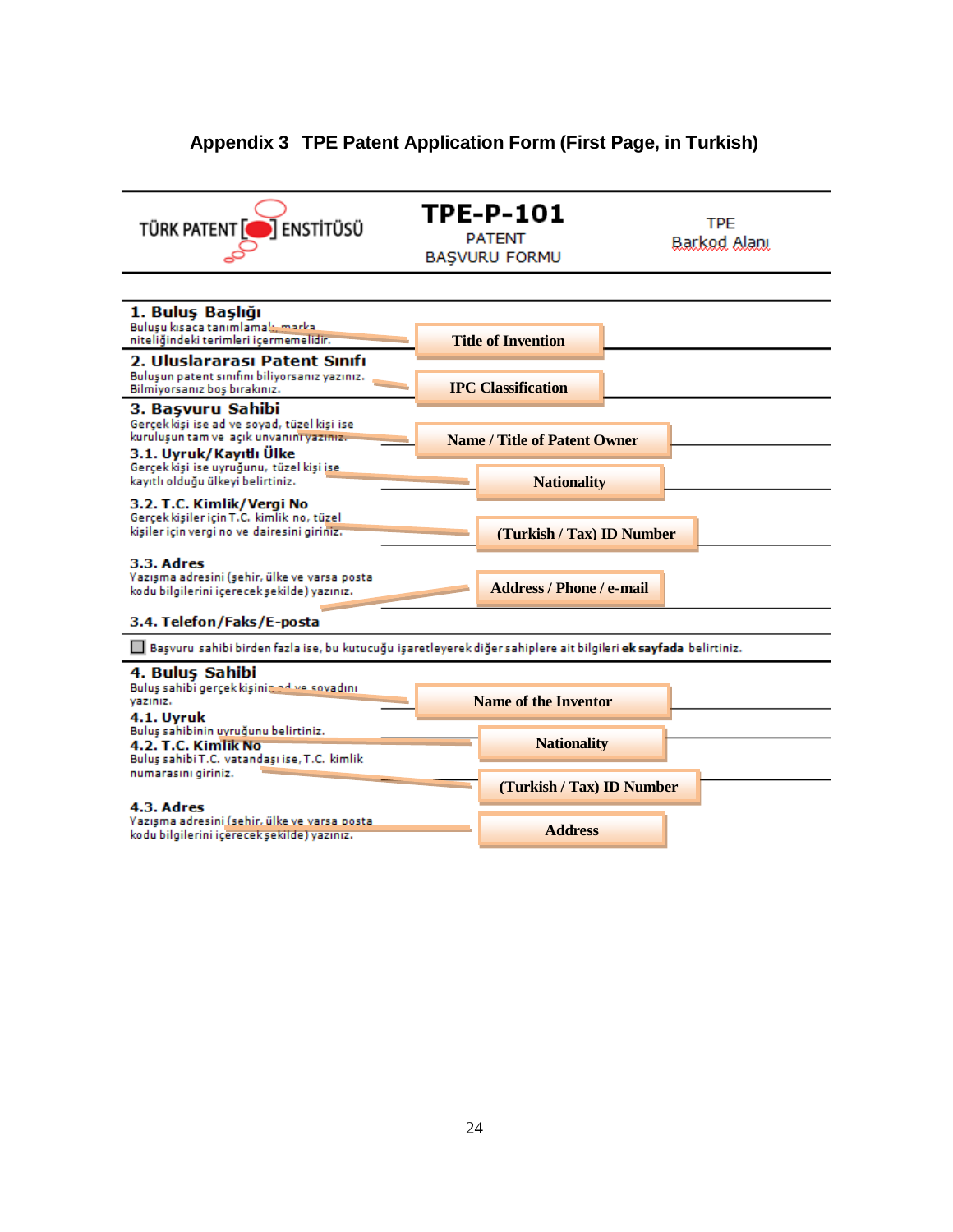<span id="page-25-0"></span>

| <b>NACE Codes</b> | <b>Corresponding IPC Codes</b>                                                                                                                                                                                                                                                                                                                                                      |
|-------------------|-------------------------------------------------------------------------------------------------------------------------------------------------------------------------------------------------------------------------------------------------------------------------------------------------------------------------------------------------------------------------------------|
| 15                | A01H, A21D, A23B, A23C, A23D, A23F, A23G, A23J, A23K, A23L, A23P, C12C,<br>C12F, C12G, C12H, C12J, C13F, C13J, C13K                                                                                                                                                                                                                                                                 |
| 16                | A24B, A24D, A24F                                                                                                                                                                                                                                                                                                                                                                    |
| 17                | D04D, D04G, D04H, D06C, D06J, D06M, D06N, D06P, D06Q                                                                                                                                                                                                                                                                                                                                |
| 18                | A41B, A41C, A41D, A41F                                                                                                                                                                                                                                                                                                                                                              |
| 19                | A43B, A43C, B68B, B68C                                                                                                                                                                                                                                                                                                                                                              |
| 20                | B27D, B27H, B27M, B27N, E04G                                                                                                                                                                                                                                                                                                                                                        |
| 21                | B41M, B42D, B42F, B44F, D21C, D21H, D21J                                                                                                                                                                                                                                                                                                                                            |
| 23                | C10G, C10L, G01V                                                                                                                                                                                                                                                                                                                                                                    |
| 24.1              | B01J, B09B, B09C, B29B, C01B, C01C, C01D, C01F, C01G, C02F, C05B, C05C, C05D,<br>C05F, C05G, C07B, C07C, C07F, C07G, C08B, C08C, C08F, C08G, C08J, C08K, C08L,<br>C09B, C09C, C09D, C09K, C10B, C10C, C10H, C10J, C10K, C12S, C25B, F17C, F17D,<br>F25J, G21F                                                                                                                       |
| 24.2              | A01N                                                                                                                                                                                                                                                                                                                                                                                |
| 24.3              | <b>B27K</b>                                                                                                                                                                                                                                                                                                                                                                         |
| 24.4              | A61K, A61P, C07D, C07H, C07J, C07K, C12N, C12P, C12Q                                                                                                                                                                                                                                                                                                                                |
| 24.5              | C09F, C11D, D06L                                                                                                                                                                                                                                                                                                                                                                    |
| 24.6              | A62D, C06B, C06C, C06D, C08H, C09G, C09H, C09J, C10M, C11B, C11C, C14C,<br>C23F, C23G, D01C, F42B, F42D, G03C                                                                                                                                                                                                                                                                       |
| 24.7              | <b>D01F</b>                                                                                                                                                                                                                                                                                                                                                                         |
| 25                | A45C, B29C, B29D, B60C, B65D, B67D, E02B, F16L, H02G                                                                                                                                                                                                                                                                                                                                |
| 26                | B24D, B28B, B28C, B32B, C03B, C03C, C04B, E04B, E04C, E04D, E04F, G21B                                                                                                                                                                                                                                                                                                              |
| 27                | B21C, B21G, B22D, C21B, C21C, C21D, C22B, C22C, C22F, C25C, C25F, C30B,<br>D07B, E03F, E04H, F27D, H01B                                                                                                                                                                                                                                                                             |
| 28                | A01L, A44B, A47H, A47K, B21K, B21L, B22F, B25B, B25C, B25F, B25G, B25H, B26B,<br>B27G, B44C, B65F, B82B, C23D, C25D, E01D, E01F, E02C, E03B, E03C, E03D, E05B,<br>E05C, E05D, E05F, E05G, E06B, F01K, F15D, F16B, F16P, F16S, F16T, F17B, F22B,<br>F22G, F24J, G21H                                                                                                                 |
| 29.1              | B23F, F01B, F01C, F01D, F03B, F03C, F03D, F03G, F04B, F04C, F04D, F15B, F16C,<br>F16D, F16F, F16H, F16K, F16M, F23R                                                                                                                                                                                                                                                                 |
| 29.2              | A62C, B01D, B04C, B05B, B61B, B65G, B66B, B66C, B66D, B66F, C10F, C12L, F16G,<br>F22D, F23B, F23C, F23D, F23G, F23H, F23J, F23K, F23L, F23M, F24F, F24H, F25B,<br>F27B, F28B, F28C, F28D, F28F, F28G, G01G, H05F                                                                                                                                                                    |
| 29.3              | A01B, A01C, A01D, A01F, A01G, A01J, A01K, A01M, B27L                                                                                                                                                                                                                                                                                                                                |
| 29.4              | B21D, B21F, B21H, B21J, B23B, B23C, B23D, B23G, B23H, B23K, B23P, B23Q,<br>B24B, B24C, B25D, B25J, B26F, B27B, B27C, B27F, B27J, B28D, B30B, E21C                                                                                                                                                                                                                                   |
| 29.5              | A21C, A22B, A22C, A23N, A24C, A41H, A42C, A43D, B01F, B02B, B02C, B03B,<br>BO3C, BO3D, BO5C, BO5D, BO6B, BO7B, BO7C, BO8B, B21B, B22C, B26D, B31B,<br>B31C, B31D, B31F, B41B, B41C, B41D, B41F, B41G, B41L, B41N, B42B, B42C,<br>B44B, B65B, B65C, B65H, B67B, B67C, B68F, C13C, C13D, C13G, C13H, C14B,<br>C23C, D01B, D01D, D01G, D01H, D02G, D02H, D02J, D03C, D03D, D03J, D04B, |

# **Appendix 4 NACE – IPC Concordance Table**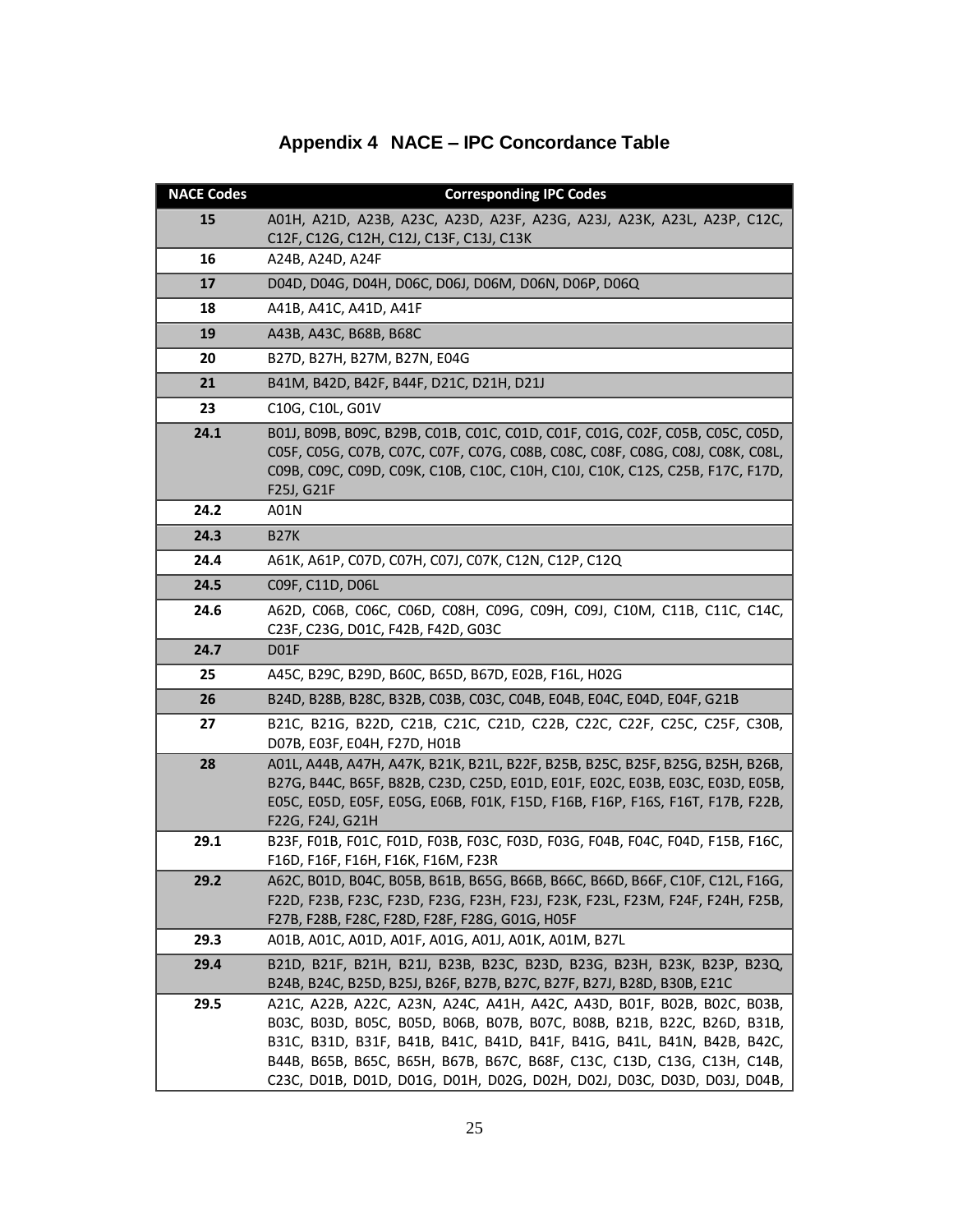|      | D04C, D05B, D05C, D06B, D06G, D06H, D21B, D21D, D21F, D21G, E01C, E02D,<br>E02F, E21B, E21D, E21F, F04F, F16N, F26B, H05H                                                                            |
|------|------------------------------------------------------------------------------------------------------------------------------------------------------------------------------------------------------|
| 29.6 | B63G, F41A, F41B, F41C, F41F, F41G, F41H, F41J, F42C, G21J                                                                                                                                           |
| 29.7 | A21B, A45D, A47G, A47J, A47L, B01B, D06F, E06C, F23N, F24B, F24C, F24D, F25C,<br>F25D, H05B                                                                                                          |
| 30   | B41J, B41K, B43M, G02F, G03G, G05F, G06C, G06D, G06E, G06F, G06G, G06J,<br>G06K, G06M, G06N, G06T, G07B, G07C, G07D, G07F, G07G, G09D, G09G, G10L,<br>G11B, H03K, H03L                               |
| 31.1 | H02K, H02N, H02P                                                                                                                                                                                     |
| 31.2 | H01H, H01R, H02B                                                                                                                                                                                     |
| 31.3 | H01H, H01R, H02B                                                                                                                                                                                     |
| 31.4 | <b>H01M</b>                                                                                                                                                                                          |
| 31.5 | F21H, F21K, F21L, F21M, F21S, F21V, H01K                                                                                                                                                             |
| 31.6 | B60M, B61L, F21P, F21Q, G08B, G08G, G10K, G21C, G21D, H01T, H02H, H02M,<br><b>H05C</b>                                                                                                               |
| 32.1 | B81B, B81C, G11C, H01C, H01F, H01G, H01J, H01L                                                                                                                                                       |
| 32.2 | G09B, G09C, H01P, H01Q, H01S, H02J, H03B, H03C, H03D, H03F, H03G, H03H,<br>H03M, H04B, H04J, H04K, H04L, H04M, H04Q, H05K                                                                            |
| 32.3 | G03H, H03J, H04H, H04N, H04R, H04S                                                                                                                                                                   |
| 33.1 | A61B, A61C, A61D, A61F, A61G, A61H, A61J, A61L, A61M, A61N, A62B, B01L,<br>B04B, C12M, G01T, G21G, G21K, H05G                                                                                        |
| 33.2 | F15C, G01B, G01C, G01D, G01F, G01H, G01J, G01M, G01N, G01R, G01S, G01W,<br>G12B                                                                                                                      |
| 33.3 | G01K, G01L, G05B, G08C                                                                                                                                                                               |
| 33.4 | G02B, G02C, G03B, G03D, G03F, G09F                                                                                                                                                                   |
| 33.5 | G04B, G04C, G04D, G04F, G04G                                                                                                                                                                         |
| 34   | B60B, B60D, B60G, B60H, B60J, B60K, B60L, B60N, B60P, B60Q, B60R, B60S,<br>B60T, B62D, E01H, F01L, F01M, F01N, F01P, F02B, F02D, F02F, F02G, F02M,<br>F02N, F02P, F16J, G01P, G05D, G05G             |
| 35   | B60F, B60V, B61C, B61D, B61F, B61G, B61H, B61J, B61K, B62C, B62H, B62J, B62K,<br>B62L, B62M, B63B, B63C, B63H, B63J, B64B, B64C, B64D, B64F, B64G, E01B,<br>F02C, F02K, F03H                         |
| 36   | A41G, A42B, A44C, A45B, A45F, A46B, A46D, A47B, A47C, A47D, A47F, A63B,<br>A63C, A63D, A63F, A63G, A63H, A63J, A63K, B43K, B43L, B44D, B62B, B68G,<br>C06F, F23Q, G10B, G10C, G10D, G10F, G10G, G10H |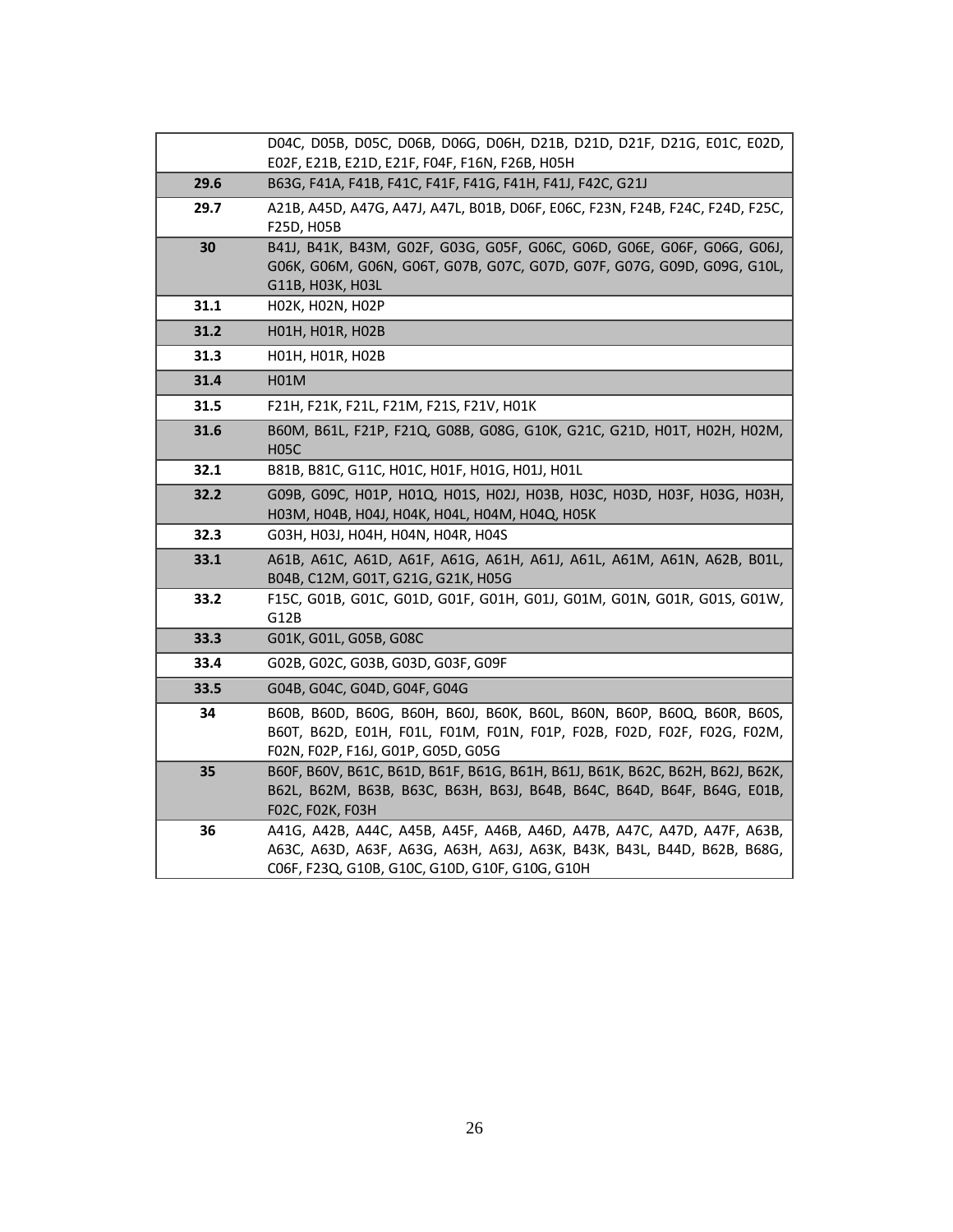**Appendix 5 UNI-PAT Database Design**

<span id="page-27-0"></span>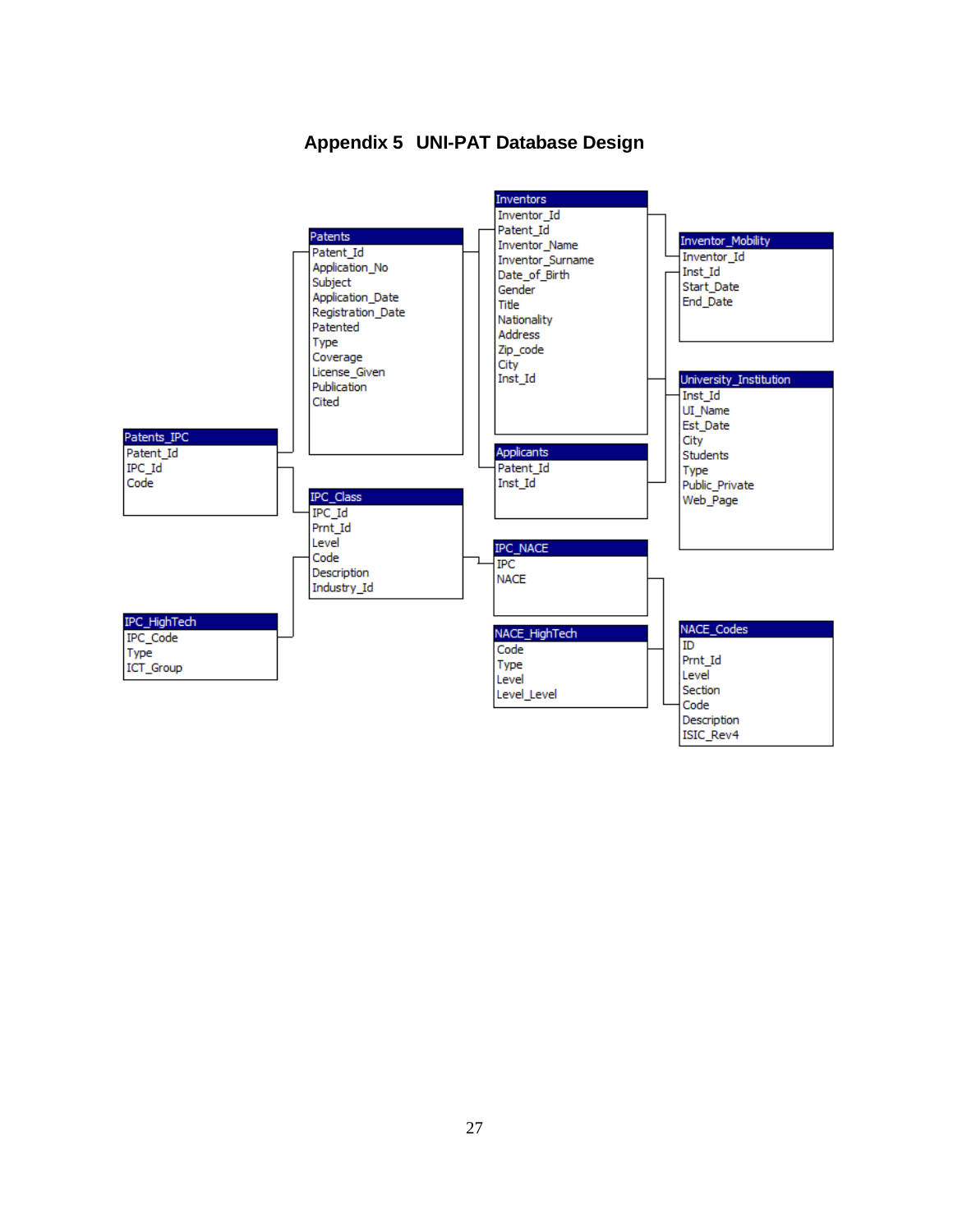## **Appendix 6 Interview Questions**

- <span id="page-28-0"></span>1. Which of the following define your work best?
	- a) Basic Research
	- b) Applied Research
	- c) Development Research
- 2. What did trigger your research that ended up with this patent?
	- a) An idea of inventor(s) / researcher(s)
	- b) Outcomes / results of another research
	- c) A request from private sector
	- d) Other
- 3. How long did research take?
- 4. How many researchers were there in the team?
- 5. Did R&D team include researchers outside of your university?
	- a) Included researchers from other universities
	- b) Included researchers from public / private research institutions
	- c) Included researchers from private sector
- 6. Did the team include researchers from different academic disciplines?
- 7. How much did the R&D phase cost (in Turkish Liras)?
- 8. How did you finance R&D (with ratios, if possible)?
	- a) University's own resources
	- b) Domestic resources, such as TUBITAK Project Support Programs.
	- c) Foreign resources, such as European Union Framework Programs.
	- d) Private sector
- 9. Being a highly uncertain process, did you manage to reach your goals at the end of R&D activities? If not, please evaluate the outcomes.
- 10. Have you made any publications based on your research? If so, how many of them have entered Science Citation Index?
- 11. Did you apply for patents in countries other than Turkey? If so, what are the names of those countries?
- 12. Did you experience any problems during your patent application? If so, what were they?
- 13. Has the patent granted for your research turned into a new product itself, or used in an existing product?
- 14. Have you made any business agreements (including licensing), or cooperated with private sector for the commercialization of your patent?
- 15. Can you give brief information about the value, sales, and market share of the product and briefly discuss your expectations and outcomes of the commercialization process?
- 16. Have you initiated further research projects related to your invention? If so, what are your future expectations?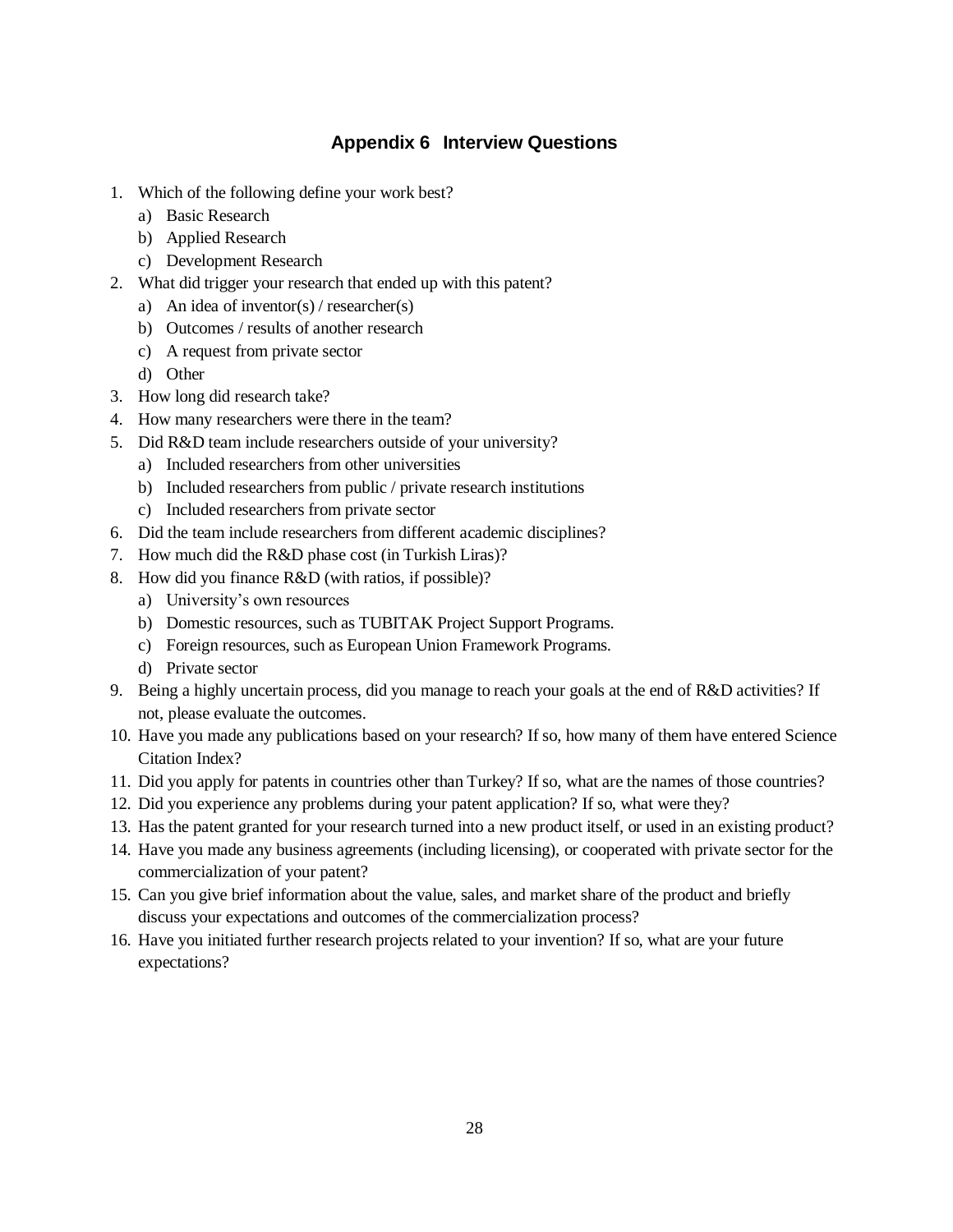### **References**

Azoulay, P., Din, W., and Stuary, T. (2009). The Impact of Academic Patenting on the Rate, Quality and Direction of (Public) Research Output. *The Journal of Industrial Economics , 57* (4), 637-676.

Breschi, S., Lissoni, F., and Montobbio, F. (2007). The Scientific Productivity of Academic Inventors: New Evidence from Italian Data. *Economics of Innovation and New Technology , 16* (2), 101-118.

Breschi, S., Lissoni, F., and Montobbio, F. (2008). University Patenting and Scientific Productivity: A Quantitative Study of Italian Academic Inventors. *European Management Review , 35*, 91-1091.

Caro, J. M., de Lucio, I. F., and Gracia, A. G. (2003). University Patents: Output and Input Indicators … of What? *Research Evaluation , 12* (1), 5-16.

Eurostat. (2010). *High-tech industry and knowledge-intensive services*. Retrieved August 10, 2010, from Eurostat: http://epp.eurostat.ec.europa.eu/cache/ITY\_SDDS/en/htec\_esms.htm

Eurostat. (2008). *NACE Rev.2 Statistical Classification of Economic Activites.* Luxembourg: Office for Official Publications of the European Communities.

Geuna, A. (1999). *The Economics of Knowledge Production.* Cheltenham and Northampton: Edward Elgar.

Geuna, A., and Nesta, L. J. (2006). University Patenting and its Effects on Academic Research: The Emerging European Evidence. *Research Policy , 35*, 790–807.

Gibbons, M., Limoges, C., Nowotny, H., Schwartzman, S., Scott, P., and Trow, M., et al. (1994). *The New Production of Knowledge: The Dynamics of Science and Research in Contemporary Societies.* London: SAGE Publications.

Göktepe, D. (2008). A Theoretical Framework for Understanding University Inventors and Patenting. *Jena Economic Research Papers , 31*.

Göktepe, D. (2006). *Identification of University Inventors and University Patenting Patterns at Lund University: Conceptual- Methodological and Empirical Findings.* Retrieved June 29, 2010, from Munich Personal RePEc Archive: http://mpra.ub.uni-muenchen.de/1628/

Griliches, Z. (1990). Patent Statistics as Economic Indicators: A Survey. *Journal of Economic Literature , 28*, 1661-1707.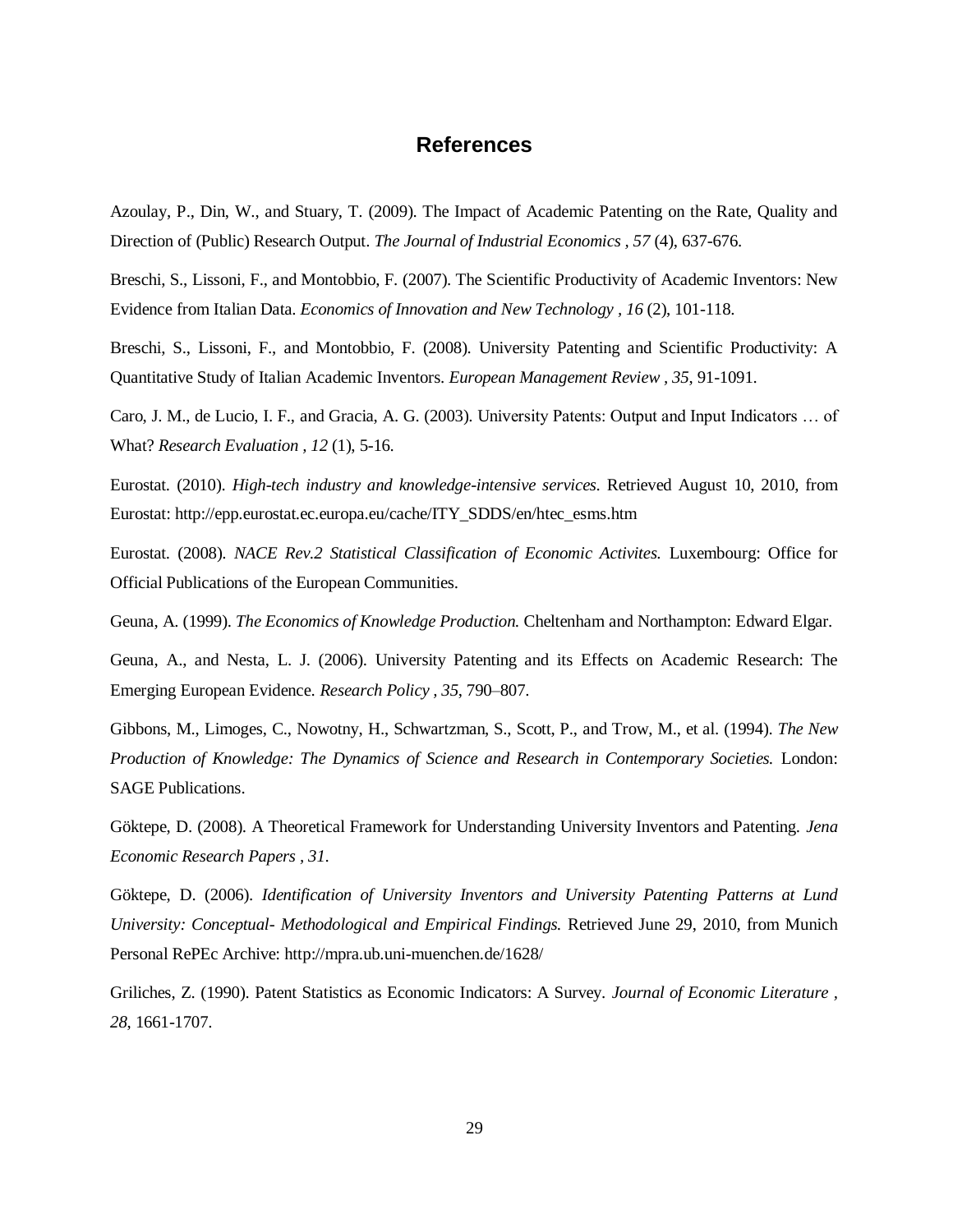Henderson, R., Jaffe, A. B., and Trajtenberg, M. (1998). Universities as a source of Commercial Technology: A Detailed Analysis of University Patenting, 1965-1988. *The Review of Economics and Statistics , 80* (1), 119-127.

Jaffe, A. B. (1989). Real Effects of Acemic Research. *The American Economic Review , 79* (5), 957-970.

Johnson, D. K. (2002). The OECD Technology Concordance (OTC): Patents by Industry of Manufacture and Sector of Use. *STI Working Papers , 5*.

Lee, Y. S. (1996). 'Technology Transfer' and the Research University: A Search for the Boundaries of University-Industry Collaboration. *Research Policy , 25* (6), 843-863.

Lissoni, F., Llerena, P., Mc Kelvey, M., and Sanditov, B. (2008). Academic Patenting in Europe: New Evidence from the KEINS Database. *Research Evaluation , 17* (2), 87-102.

Lissoni, F., Sanditov, B., and Tarasconi, G. (2006). *The KEINS Database on Academic Inventors: Methodology and Contents (CESPRI Working Paper 181).* Milano: Centro di Ricerca sui Processi di Innovazione e Internazionalizzazione.

Louis, K. S., Blumenthal, D., Gluck, M. E., and Stoto, M. E. (1989). Entrepreneurs in Academe: An Exploration of Behaviors among Life Scientists. *Administrative Science Quarterly , 34* (1), 110-131.

Morgan, R. P., Kruytbosch, C., Kannankutty, N. (2001). Patenting and Invention Activity of U.S. Scientists and Engineers in the Academic Sector: Comparisons with Industry. *Journal of Technology Transfer , 26*, 173-183.

Owen-Smith, J., and Powell, W. W. (2001). To Patent or Not: Faculty Decisions and Institutional Success at Technology Transfer. *Journal of Technology Transfer , 26*, 99-114.

Pavitt, K. (1998). Do Patents Reflect the Useful Research Output of Universities? *Research Evaluation , 7* (2), 105-112.

Schankerman, M., and Pakes, A. (1986). Estimates of the Value of Patent Rights in European Countries During the Post-1950 Period. *The Economic Journal , 96*, 1052-1076.

Schmidt-Ehmcke, J., and Zloczysti, P. (2009). *Research Efficiency in Manufacturing – An Application of DEA at the Industry Level.* Berlin: Deutsches Institut für Wirtschaftsforschung.

Schmoch, U., Laville, F., Patel, P., and Frietsch, R. (2003). *Linking Technology Areas to Industrial Sectors - Final Report to the European Commission, DG Research.* Karlsruhe, Paris, Brighton: European Commission.